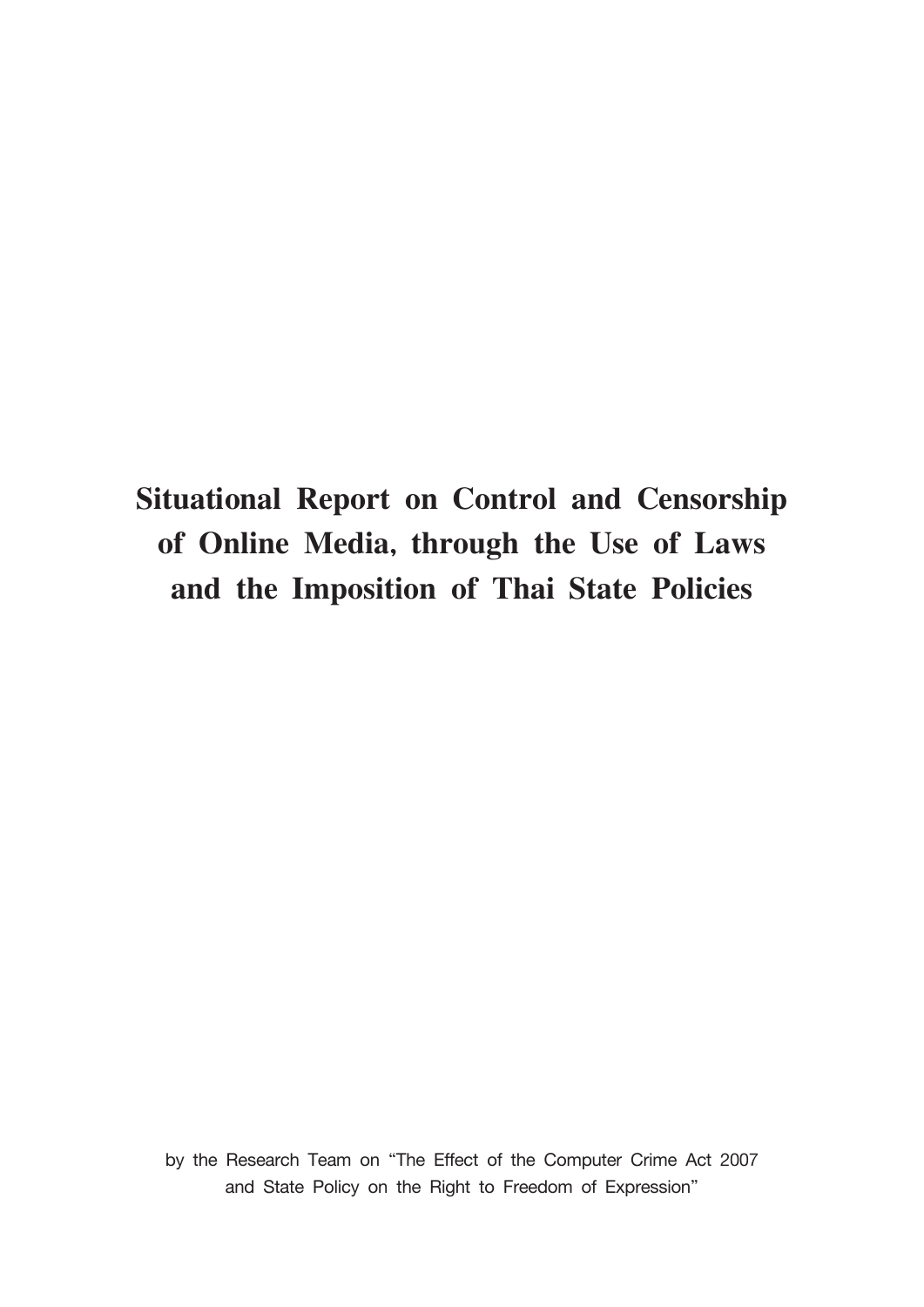## **Situational Report on Control and Censorship of Online Media, through the Use of Laws and the Imposition of Thai State Policies**

This forms part of a research project on the effects of the Computer Crime Act 2007 and state policies on the right to freedom of expression

#### **Research Team:**

Sawatree Suksri, Director Siriphon Kusonsinwut Orapin Yingyongpathana

#### **Research Assistants:**

Danuch Wallikul Yingcheep Atchanont Thanakrit Piammongkol Tewson Seeoun

#### **Editor (English version):**

Alec Bamford

## **Translator:**

Pokpong Lawansiri

## **Cover Design:**

Bundit Uawattananukul

## **Graphic Design:**

Wipaporn Masrinoul

## **Production Editor:**

iLaw **iLaw Project** 

## **Financial Support: HEINRICH BÖLL STIFTUNG** Heinrich Böll Stiftung<br>southeast asia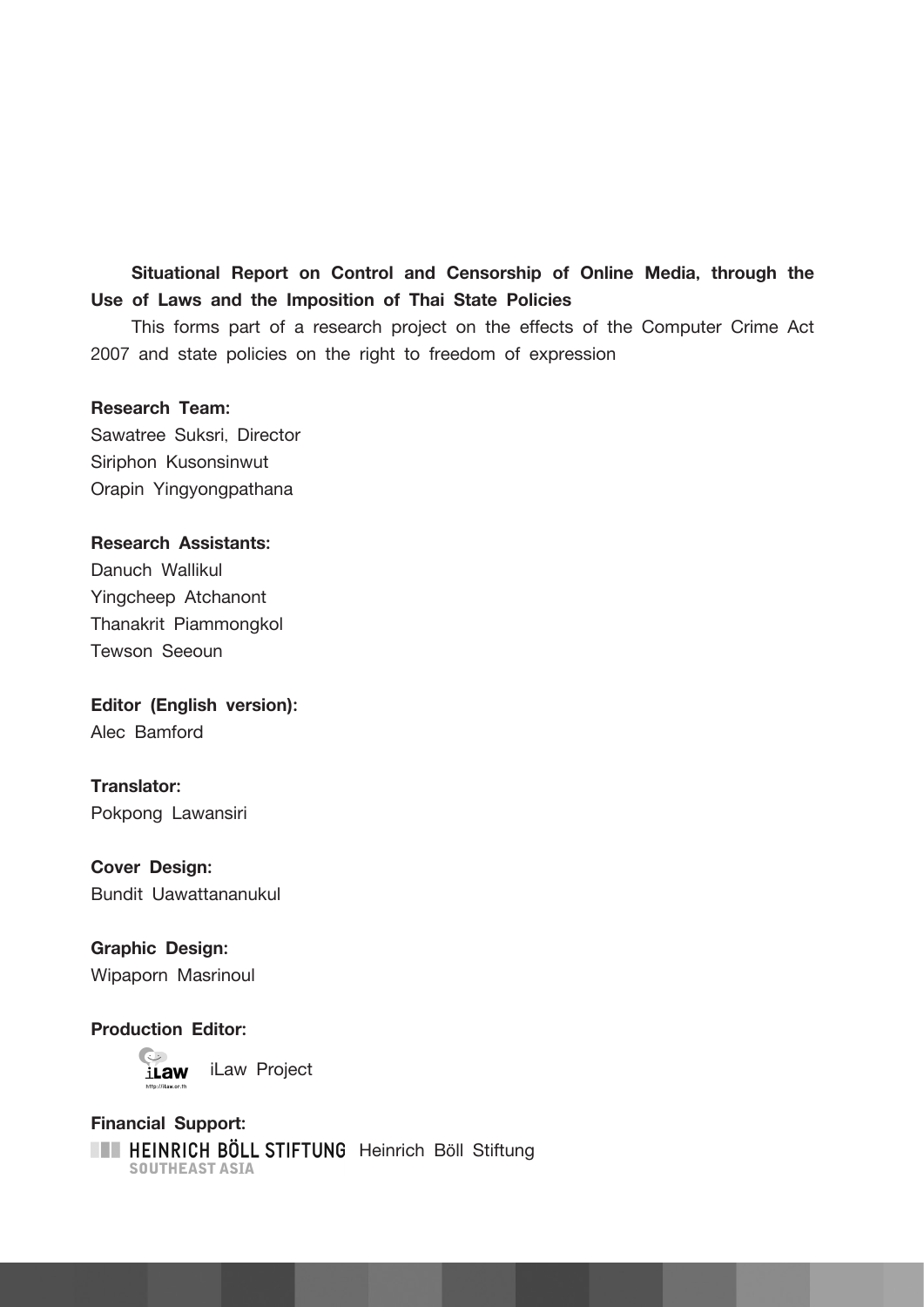## Table of Contents

| <b>Part 1:</b> Statistics of Cases and Blocked Websites under                                                                                                                                            |                |
|----------------------------------------------------------------------------------------------------------------------------------------------------------------------------------------------------------|----------------|
| the Computer Crime Act 2007                                                                                                                                                                              | $\overline{7}$ |
| • Statistics on Prosecutions under the CCA<br>- Analysis and observations on the number of cases<br>related to online media offences and the effect<br>on the right to freedom of expression and opinion | 8<br>11        |
|                                                                                                                                                                                                          |                |
| • Use of Judicial Orders to Stop Dissemination<br>of Information<br>- Additional observations on blocking access to                                                                                      | 15             |
| information                                                                                                                                                                                              | 17             |
| <b>Part 2:</b> Laws and State Policies Affecting Online Freedom                                                                                                                                          |                |
| of Expression                                                                                                                                                                                            | 18             |
| United States of America<br>$\bullet$                                                                                                                                                                    | 18             |
| Federal Republic of Germany<br>$\bullet$                                                                                                                                                                 | 19             |
| People's Republic of China<br>$\bullet$                                                                                                                                                                  | 23             |
| Malaysia<br>$\bullet$                                                                                                                                                                                    | 24             |
| Kingdom of Thailand: Media laws and the right to<br>$\bullet$                                                                                                                                            |                |
| freedom of expression                                                                                                                                                                                    | 26             |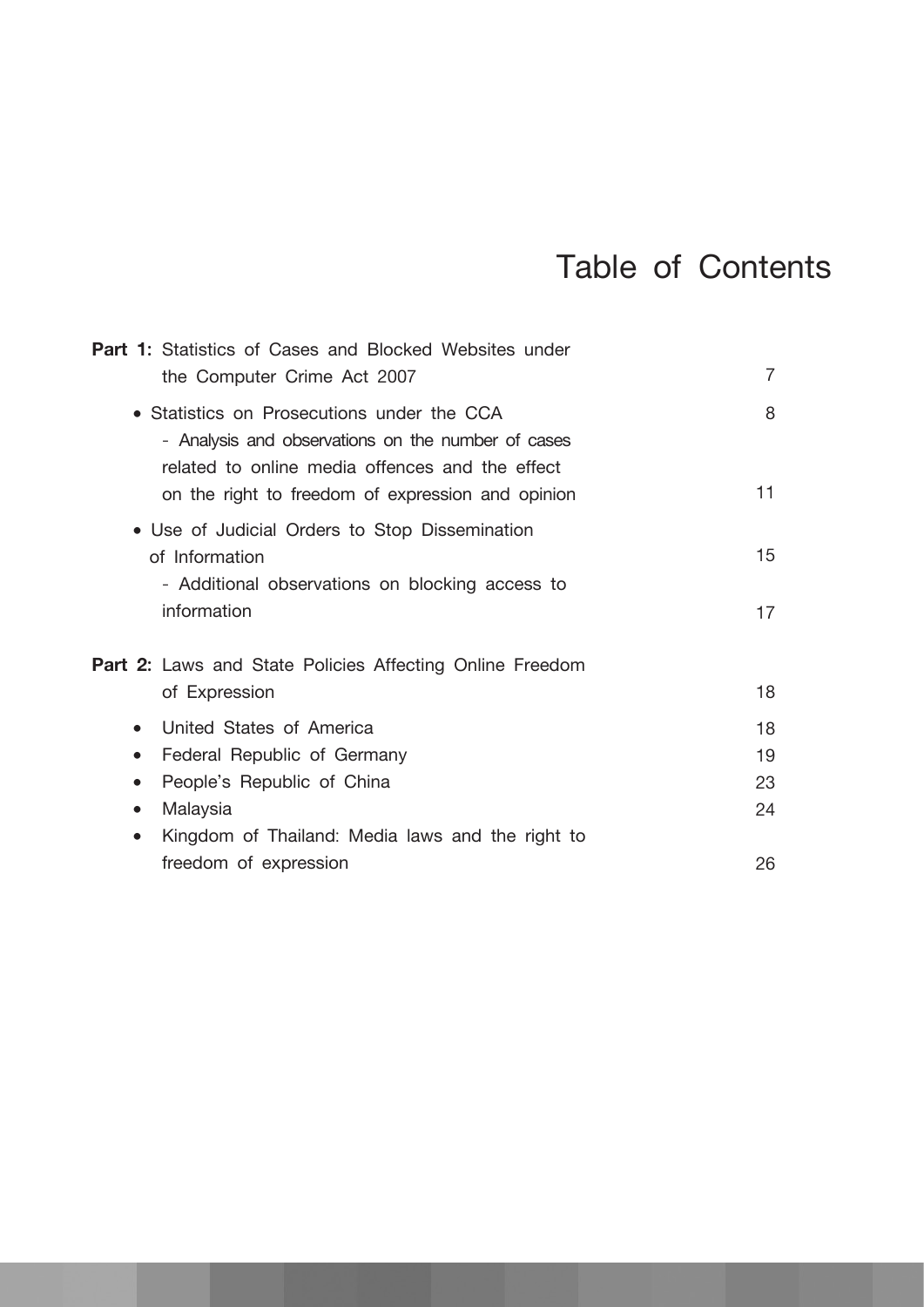## Situational Report on Control and Censorship of Online Media, through the Use of Laws and the Imposition of Thai State Policies

8 December 2010

ection  $45<sup>1</sup>$  of the 2007 Thai Constitution guarantees to the people the right to freedom of expression in all forms and the right to access to information. This section includes granting clear protection to media practitioners and the right to disseminate news. Media in this sense includes both traditional (mainstream) media and new alternative media. Nevertheless, under the system of the rule of law, a person's rights and liberties are limited under the law. Therefore, we can see that even the constitution includes certain provisions empowering the state to enact legal measures to limit or control the exercise of these rights and liberties. There are four justifications for this: national security; public order and good morals; to protect the rights of an individual or reputation of others; and to prevent or halt the psychological or physical deterioration of the public. However, although in its status as administrative authority, the state can pass laws or other measures to manage, screen or limit these rights and liberties, such laws and measures should be proportional to the need, cannot infringe upon the

The owner of a newspaper or other mass media business shall be a Thai national.

No grant of money or other properties shall be made by State as subsidies to private newspapers or other mass media."

<sup>&</sup>lt;sup>1</sup> Section 45 of the Thai Constitution states that "[a] person shall enjoy the liberty to express his opinion, make speech, write, print, publicise, and make expression by other means.

The restriction on liberty under paragraph one shall not be imposed except by virtue of the law specifically enacted for the purpose of maintaining the security of State, protecting rights, liberties, dignity, reputation, family or privacy rights of other person, maintaining public order or good morals or preventing or halting the deteriorating of the mind or health of the public.

The closure of a newspaper or other mass media business in deprivation of the liberty under this Section shall not be made.

The prevention of a newspaper or other mass media from printing news or expressing their opinions, wholly or partly, or interference in any manner whatsoever in deprivation of the liberty under this Section shall not be made except by the provisions of the law enacted in accordance with the provisions of paragraph two.

The censorship by a competent official of news or articles before their publication in a newspaper or other mass media shall not be made except during the time when the country is in a state of war; provided that it must be made by virtue of the law enacted under the provisions of paragraph two.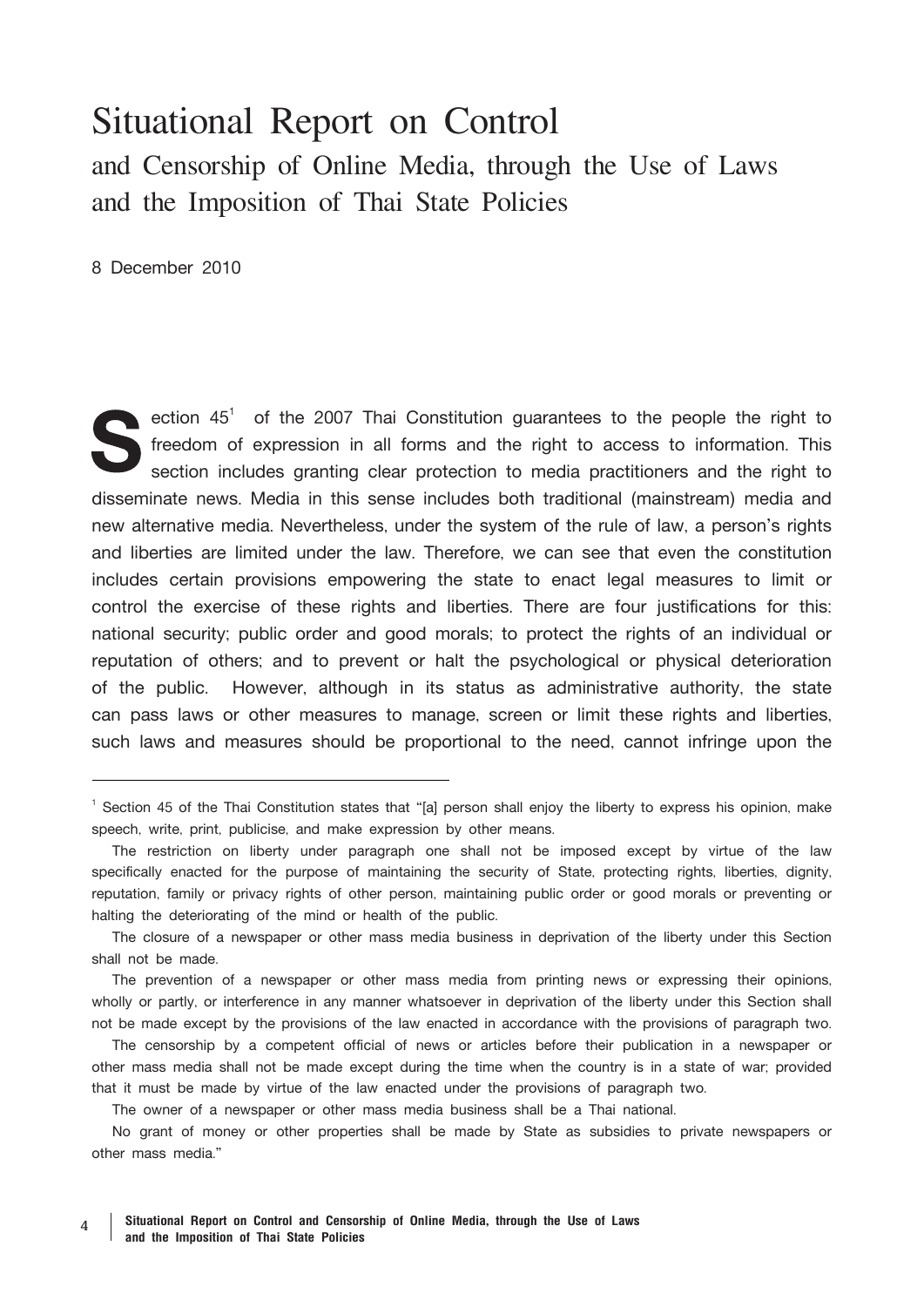essence of these rights and liberties, and must be enforced in a non-discriminatory  $m$ anner. $2$  However, for many years, the Thai government, through relevant agencies, has enacted laws and taken measures to control and interfere with media reporting in an unbridled and discriminatory manner. A great number of websites have been blocked with no clear reason given as to which part of the content in unlawful. In cases where reasons are given, it is debatable whether the blocked content reaches the point of illegality as threatening national security or contravening public morals. The problem arises from the vagueness of the legal language and the broad personal interpretation by state officials. In addition, in many cases where websites are blocked, the Thai government did not use legal channels such as requesting in advance a court warrant as specified under the Computer Crime Act B.E. 2550  $(2007)^3$ (CCA), but simply requested cooperation from internet service providers to block access to websites which the Thai state sees as "inappropriate", but which may not qualify as unlawful.

Online media has been restricted and censored ever more severely since Thailand faced an unrest resulting from political conflict between many different groups. During this political crisis, the correct role of the Thai state is to protect rights and liberties for people to access news and information and express opinions because it is a critical time when the public needs to receive information from a variety of sources in order to be able to assess the situation both in terms of the safety of themselves and their property, the society, and political matters. However, the state has relied on powers under the Emergency Decree on Public Administration in Emergency Situations B.E. 2548 (2005) (hereafter called the "Emergency Decree")<sup>4</sup> to interfere with and block news without reason, even though specifying the content that is illegal is a "condition for using this power" as stated in the Decree itself. Apart from this, there are reasons to believe that the state is enforcing the law in a discriminatory manner because when content and pictures are presented with the same level of violence, the state chooses to persecute

 $2^2$  Section 29 of the Constitution states that "[t]he restriction of such rights and liberties as recognised by the Constitution shall not be imposed on a person except by virtue of the law specifically enacted for the purpose determined by this Constitution and only to the extent of necessity and provided that it shall not affect the essential substances of such rights and liberties.

The law under paragraph one shall be of general application and shall not be intended to apply to any particular case or person; provided that the provision of the Constitution authorising its enactment shall also be mentioned therein.

The provisions of paragraph one and paragraph two shall apply mutatis mutandis to rules or regulations issued by virtue of the law."

<sup>&</sup>lt;sup>3</sup> Section 20 of the Computer Crime states that "[i]f an offence under this Act is to disseminate computer data that might have an impact on the Kingdom's security as stipulated in Division 2 type 1 or type 1/1 of the Criminal Code, or that it might be contradictory to the peace and concord or good morals of the people, the competent official appointed by the Minister may file a petition together with the evidence to a court with jurisdiction to restrain the dissemination of such computer data."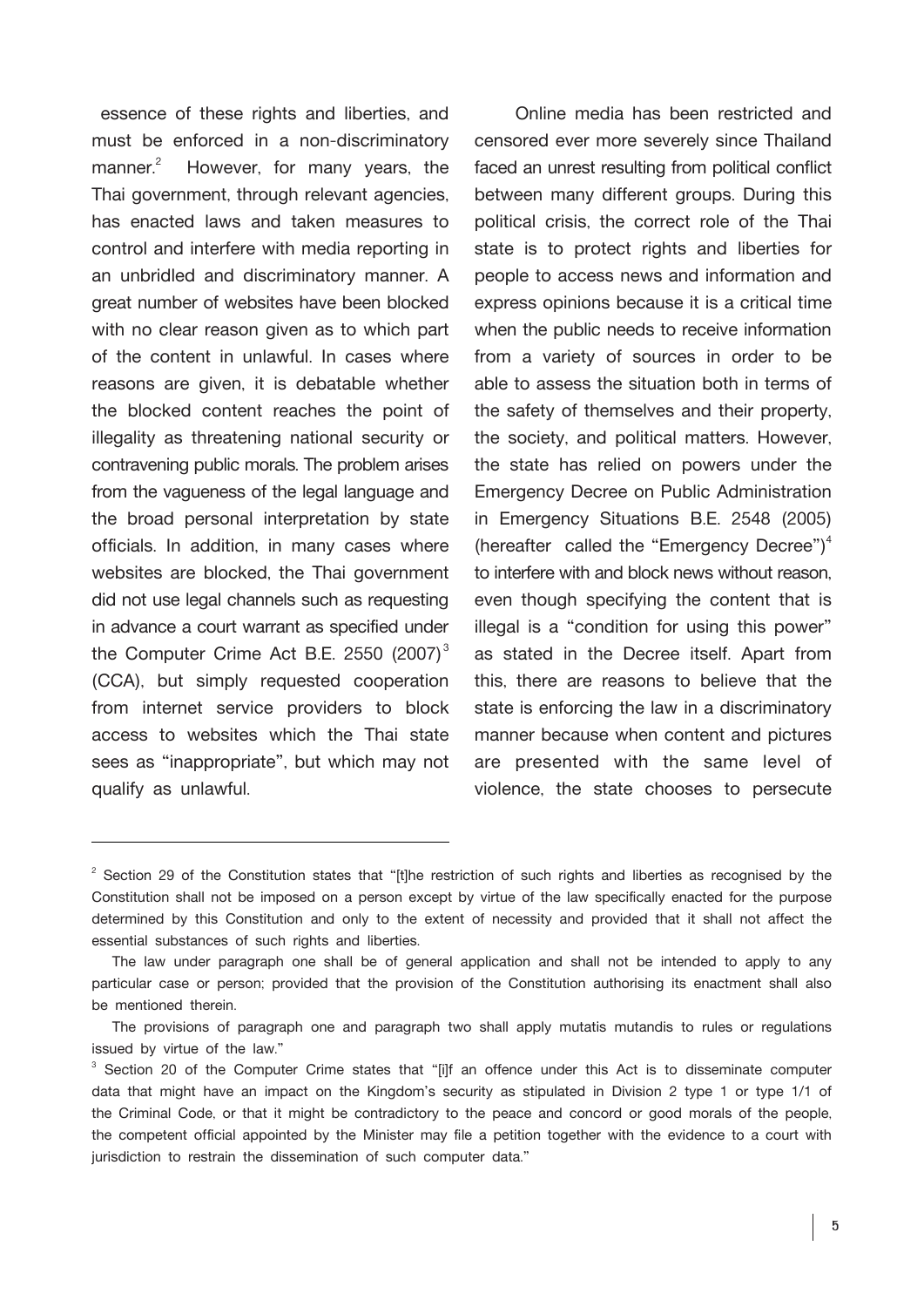only media which presents information that the state sees as being unfriendly or in opposition to the state, but allows other media to operate freely. Even though there have in the past been efforts by many sectors to make appeals to the public, including cases filed in the courts, there has been no satisfactory response. There have been cases where the courts refuse to investigate the use of authority by the executive. (An example is an adjudged case No. 1812/2553 where Prachatai sued the Prime Minister and the Centre for the Resolution of the Emergency Situation [CRES] over the order to close their website.) Moreover, there are cases where a considerable number of members of the public and internet service providers have been accused of disseminating content that is inappropriate or illegal under a number of laws.

Based upon these disturbing facts which are not in line with democratic principles and governance, a research project was carried out on "The Effect of the Computer Crime Act 2007 and State Policy on the Right to Freedom of Expression" by a research team in cooperation with the iLaw project supported by the Heinrich Böll Stiftung. The purpose of the project is to research and gather legal information, compare policies of the Thai state with those of other countries,

and document the number of websites that have been blocked, and the number of legal cases related to the right to freedom of expression in online media at all levels of the legal system since the promulgation of the CCA. This is to show the effect of law enforcement and state policy on freedom of expression in Thai society. This report also gives recommendations to remedy the situation by comparing the experience in law enforcement and policies of other states.

However, the figures presented in this report represent information obtained from only a few relevant departments. Although reference can be made to this information, any such reference must indicate its limitations in terms of diversity of information and source of information.<sup>5</sup> Moreover, this report is aimed to be published in the first seminar. The plan is to publicise the information gathered and push the issue out into the public sphere. The comparative study of legal matters and state policies and aspects touching on civil society groups are preliminary presentations as this is only the first part of the research. All information, including recommendations by the researchers, will be presented in the form of a more complete report in the future.

<sup>&</sup>lt;sup>4</sup> Section 9 of the Emergency Decree states that "[i]n the case of necessity in order to remedy and promply resolve an emergency situation or to prevent the worsening of such situation, the Prime Minister shall have the power to issue the following Regulations [...]:

<sup>(3)</sup> to prohibit the press release, distribution or dissemination of letters, publications or any means of communication containing texts which may instigate fear amongst the people or is intended to distort information which misleads understanding of the emergency situation to the extent of affecting the security of state or public order or good morals of the people both in the area or locality where an emergency situation has been declared or the entire Kingdom"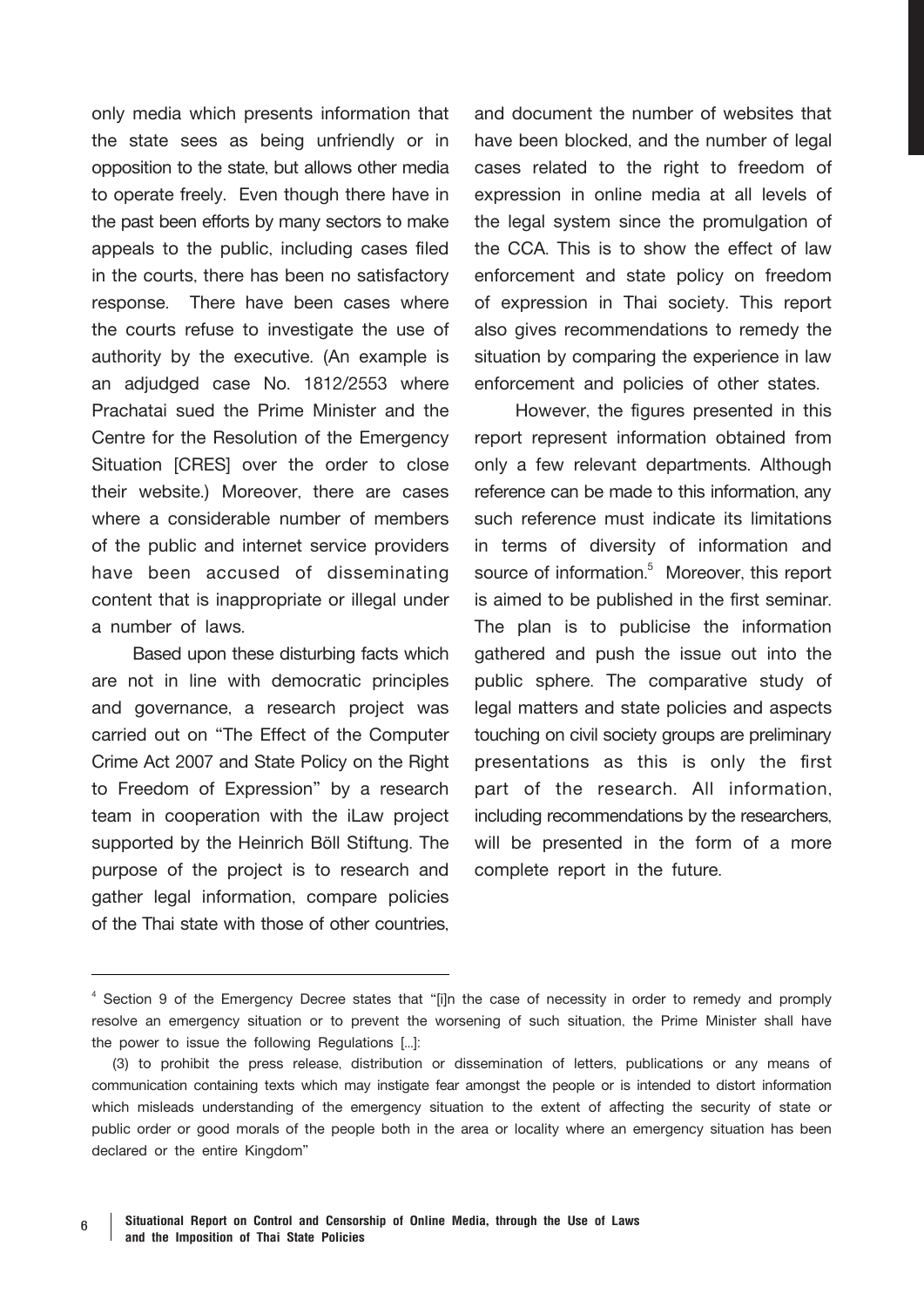# $P_{\text{art 1}}$

**Statistics of Cases and Blocked Websites under the Computer Crime Act 2007** 

## **Source of information and relevant agencies in computer-related cases**

The CCA was the first bill to be considered by the National Legislative Assembly (NLA) and was scrutinised in a very short time. It became the first law promulgated by the cabinet of General Surayud Chulanont on 18 July 2007. The Ministry of Information and Communication Technology (MICT) is the ministry in charge of enforcing the law and coordinating with other relevant agencies such as the Department of Special Investigation (DSI) and the Office of the Royal Thai Police

(RTP). Nevertheless, it appears to be the case that until today, the number of officials with sufficient knowledge and ability in dealing with this kind of case is not very large in comparison with the number of cases that have been filed. $6$  This is even more evident when state officials in the provinces are considered. Therefore most cases that have been filed at different police stations around the country have to be transferred to agencies in the capital that are thought to be familiar with the field, such as the Economic and Technology Crime Suppression Division (ETCS). The agency was restructured in September 2009 and divided into two agencies, namely the Economic Crime Division (ECD) and the Technology Crime Suppression Division (TCSD) so that the two agencies can deal with issues in the area of their expertise. Currently the TCSD is the agency that is

<sup>&</sup>lt;sup>5</sup> This research is limited by the inability to gain full access to complete statistics on cases and websites that have been blocked. At the time of this research (when the researchers filed a request for information), no government agency had been tasked with documenting or creating a database on cases and making this information available to the public. The information was accessed through official requests or research at the relevant agencies. Some agencies were unable to provide information to the public for various reasons. These include: structural changes in the organisation; new officials tasked to monitor the information not yet familiar with the system; case data not available in digital form; relevant official transferred taking the information with them; no documentation of computer-related cases. However, while some agencies have documentation, this is in summary form and does not provide extensive details of the cases.

To make the information as reliable as possible, information was requested from the relevant agencies and officials as far as possible, and later combined. The figures in this research therefore represent a minimum number of cases that could be compiled for the period July 2007 – July 2010 only. The information that could not be accessed is mostly information from investigative officials or provincial police.

 $6$  The CCA stipulates that enforcement of the act must be by government officials that have been appointed by the Minister of Information and Communication Technology. These officials must have expertise in the field of work related to the cases. The Act specifies that exceptions can be made at the Minister's discretion. Currently, only 96 officials that have been authorised to work under the CCA. This number comes from the 1st to 9th Declarations by the MICT on the Appointment of Officials under the CCA. These officials are scattered around different government agencies such as the Department of Special Investigation, the Ministry of Information and Communication Technology, the Signals Department of the Royal Thai Army, and the National Intelligence Agency. Almost all of these agencies are based in Bangkok.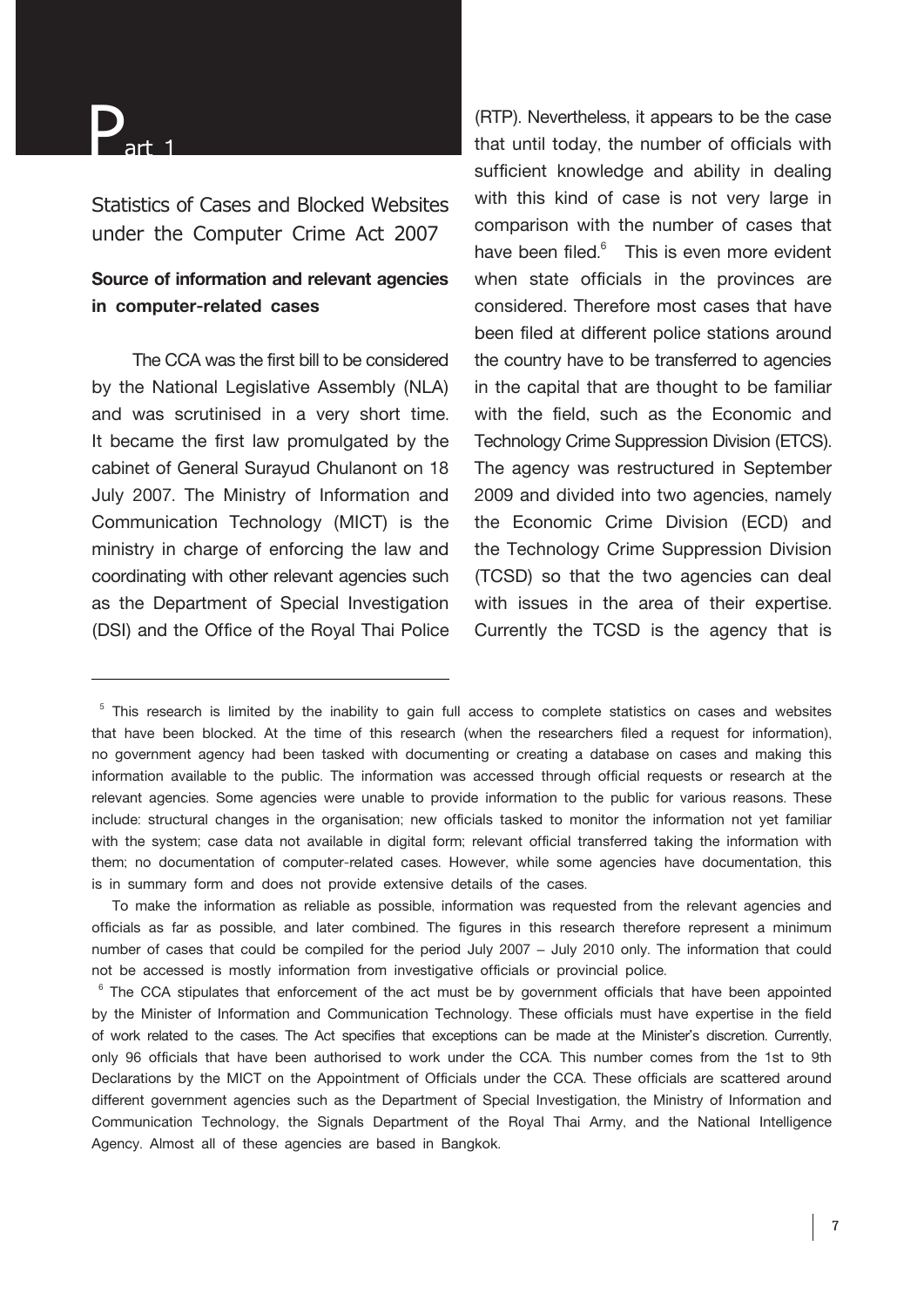tasked to look directly at technology-related issues. However, since crime on the internet is interconnected with many kinds of offence, cyber crime cases are relevant to many agencies. For example, if the offence is related to the dissemination of pornography, the case would be with the Children, Juveniles and Women Division (CWD). There are also cases that link with the work of the Anti-Human Trafficking Division (AHTD). If

the case is related to national security, it would be under the jurisdiction of agencies such as the Crime Suppression Division (CSD) or DSI. Most of the cases related to CCA in 2010 are being investigated by the two latter agencies.

In addition, since this research project seeks to understand the effects of the enforcement of CCA through the use of two sets of data, namely statistics on prosecutions and statistics on blocked websites, the information was compiled from the following government agencies:

• Ministry of Information and Communication Technology (MICT)

• Economic Crime Suppression Division (ECD)

• Technology Crime Suppression Division (TCSD)

• Department of Special Investigation, Ministry of Justice (DSI)

• Crime Suppression Division, Royal Thai Police (CSD)

• Criminal Court

## **Research Finding :** Statistics on prosecutions under the CCA

Based on data from July 2007 to July 2010, it was found that there are altogether 185 cases under the CCA: nine cases in 2007, 28 in 2008, 72 cases in 2009, and 76 in 2010.



These 185 cases can be analysed in terms of their progress through the judicial process and case outcomes. 1) 74 cases are with the investigators or the police; 2) 43 cases have charges brought by the public prosecutor; 3) one case was dismissed by the public prosecutor; 4) 10 cases ended with mediation, settlement, or with the charge being withdrawn; 5) two cases had the charges dismissed by the court; 6) 37 cases received verdicts of guilty; 7) 14 cases have been adjudicated by the court but the researchers could not get the access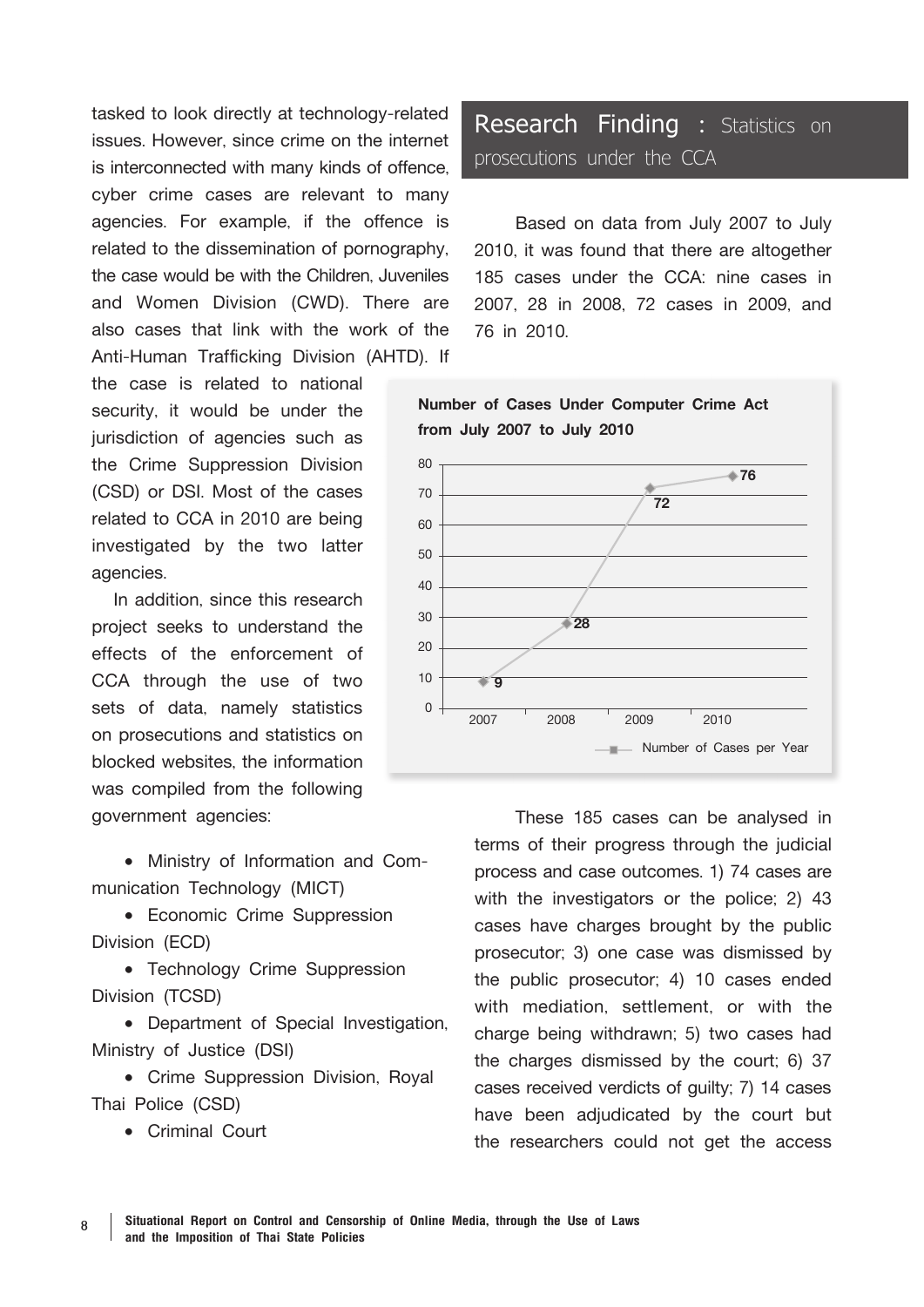to the trial verdict; and 8) in four cases with charges under the CCA, the public prosecutor has not brought charges or the court has ruled that the offence does not fall under the CCA.

Offences under the CCA can be divided into two main categories: 1)

|                                 |               | Procedure of the Case |                       |                |          |                        |                |        |                                  |       |  |  |  |
|---------------------------------|---------------|-----------------------|-----------------------|----------------|----------|------------------------|----------------|--------|----------------------------------|-------|--|--|--|
| Category of<br>Offence          |               |                       | Public Prosecutor     |                |          | Court                  |                |        |                                  |       |  |  |  |
|                                 | Investigating | Charged               | <b>Not</b><br>Charged | Not Charged    | with CCA | Mediated/<br>Withdrawn | Dismissed      | Guilty | Verdict<br>made but<br>no result | Total |  |  |  |
| Offences under<br>section 5-13  | 26            | 8                     | 0                     | 1              |          | $\overline{c}$         | 1              | 6      | 1                                | 45    |  |  |  |
| Offences under<br>section 14-16 | 48            | 30                    | 1                     | 3              |          | 8                      | 1              | 31     | 6                                | 128   |  |  |  |
| Cannot be<br>defined            | 0             | 5                     | 0                     | $\mathbf 0$    |          | $\mathbf 0$            | 0              | 0      | $\overline{7}$                   | 12    |  |  |  |
| Total                           | 74            | 43                    | 1                     | $\overline{4}$ |          | 10                     | $\overline{2}$ | 37     | 14                               | 185   |  |  |  |



traditional computer crimes comprising offences concerning computer data or computer systems according to sections 5-13 of the Act, including hacking into a third party's computer data, illegally accessing computer data, or sabotaging computer systems by disseminating destructive software; and 2) offences under sections 14 to 16 which deal with importing content into computer systems which the public can access. The offences here include importing information with pornographic content, information that affects national security, or defamation of third parties by edited pictures. Statistics covering three years since the CCA came into force show that 45 cases fall into the first category (24.32%) and 128 cases into the second category, (69.19%). 12 cases (6.49%) cannot be clearly categorised.



Proportion of computer crime cases in each category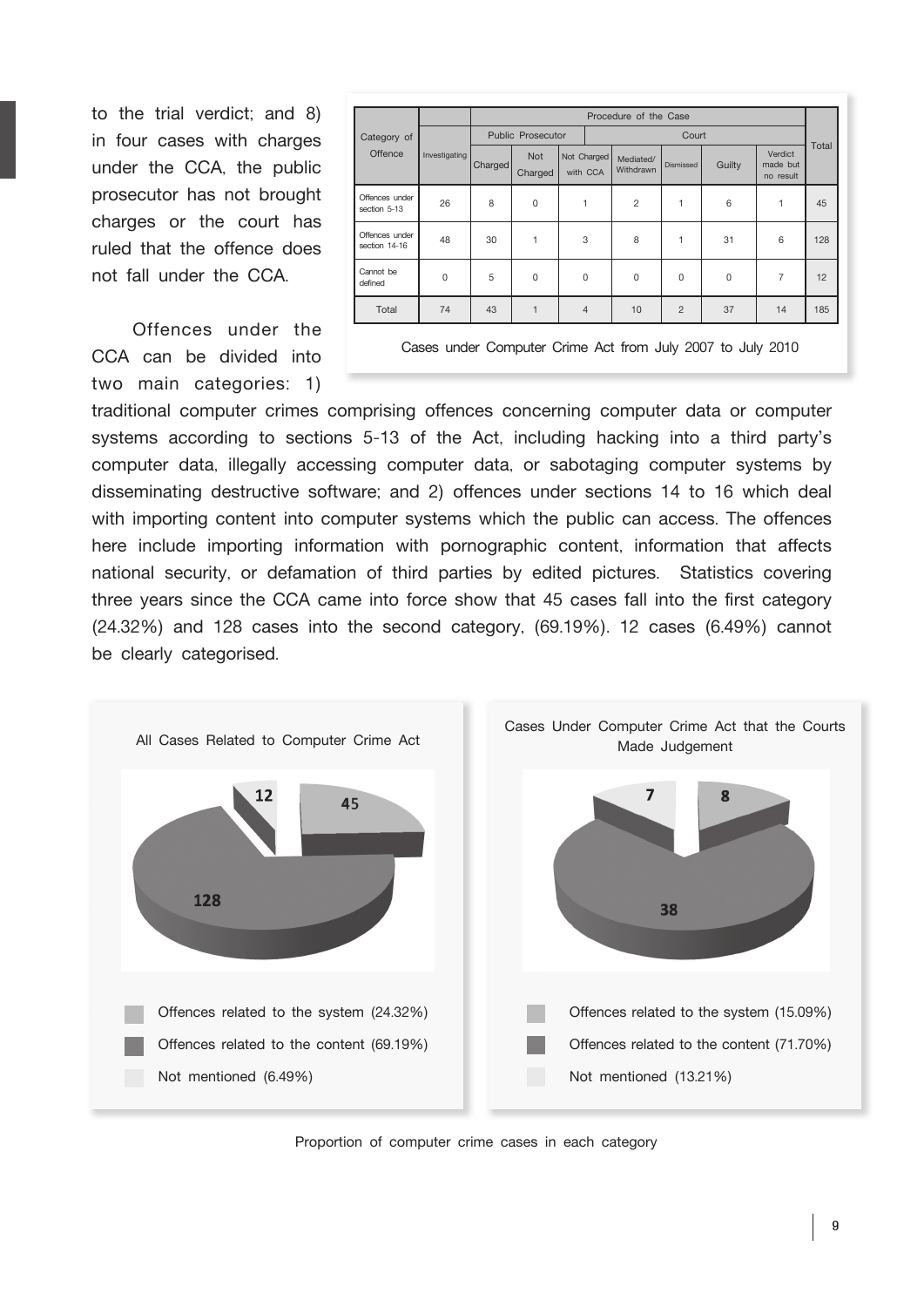These cases can be divided into eight categories of offence:

• 54 cases involving defamation of third parties

• 38 cases involving content of a fraudulent nature (use of the internet as a tool for fraud)

- 31 cases involving lèse majesté content
- 26 cases involving other issues that cannot be categorised

• 12 cases involving pornographic content

- 10 cases involving merchandising illegal computer programmes
- eight cases involving traditional computer crime
- six cases related to national security



| <b>Computer Crime Cases</b>                                                                                            | <b>National</b><br><b>Security</b> | <b>Defamation</b> | Lèse<br>Majesté<br>content | Pornography    | Fraud          | <b>Traditional</b><br><b>Computer Crimes</b> | Selling<br>Computer<br><b>Programmes</b> | <b>Others</b>  | Total          |
|------------------------------------------------------------------------------------------------------------------------|------------------------------------|-------------------|----------------------------|----------------|----------------|----------------------------------------------|------------------------------------------|----------------|----------------|
| With the investigator or<br>with the police officials                                                                  | $\overline{2}$                     | 12                | 24                         | 1              | 16             | 5                                            | 10                                       | 4              | 74             |
| Charged by public<br>prosecutor                                                                                        | $\overline{2}$                     | 16                | 3                          | 1              | 10             | 1                                            | 0                                        | 10             | 43             |
| Dismissed by public<br>prosecutor                                                                                      | 1                                  | 0                 | 0                          | $\Omega$       | $\Omega$       | $\mathbf 0$                                  | 0                                        | $\mathbf 0$    | $\mathbf{1}$   |
| Public prosecutors do not<br>charge the case or the<br>courts rule that the penalty<br>is not under the CCA            | 0                                  | 3                 | $\mathbf 0$                | $\mathbf 0$    | 1              | $\mathbf 0$                                  | $\mathbf 0$                              | $\mathbf 0$    | 4              |
| Ended with mediation.<br>settlement, or with the<br>charge being witdrawn                                              | 0                                  | 6                 | 0                          | $\mathbf 0$    | 3              | 0                                            | $\mathbf 0$                              | 1              | 10             |
| Court dismissed the charge                                                                                             | $\Omega$                           | 1                 | $\Omega$                   | $\Omega$       | $\Omega$       | 1                                            | 0                                        | $\Omega$       | $\overline{2}$ |
| The verdict rules that the<br>defendant are quilty                                                                     | 1                                  | 14                | 4                          | 8              | $\overline{7}$ | 1                                            | 0                                        | $\overline{2}$ | 37             |
| The court has delivered the<br>verdict but the researchers<br>could not get the access<br>to the result of the trial** | 0                                  | $\overline{2}$    | 0                          | $\overline{2}$ | 1              | $\mathbf 0$                                  | $\mathbf 0$                              | 9              | 14             |
| Total                                                                                                                  | 6                                  | 54                | 31                         | 12             | 38             | 8                                            | 10                                       | 26             | 185            |

The Progress of the Case under Computer Crime Act; Categorised According to Contents or Actions that Led to Being Charged

*\* Cases which CCA was charged at the investigation level, but the public prosecutor filed the charge or the judge made the verdict not under CCA*

*\*\* These are information received from cases in the provinces. There are specific numbers and cases, but there is no information about the action of the accused and the result of the verdict.*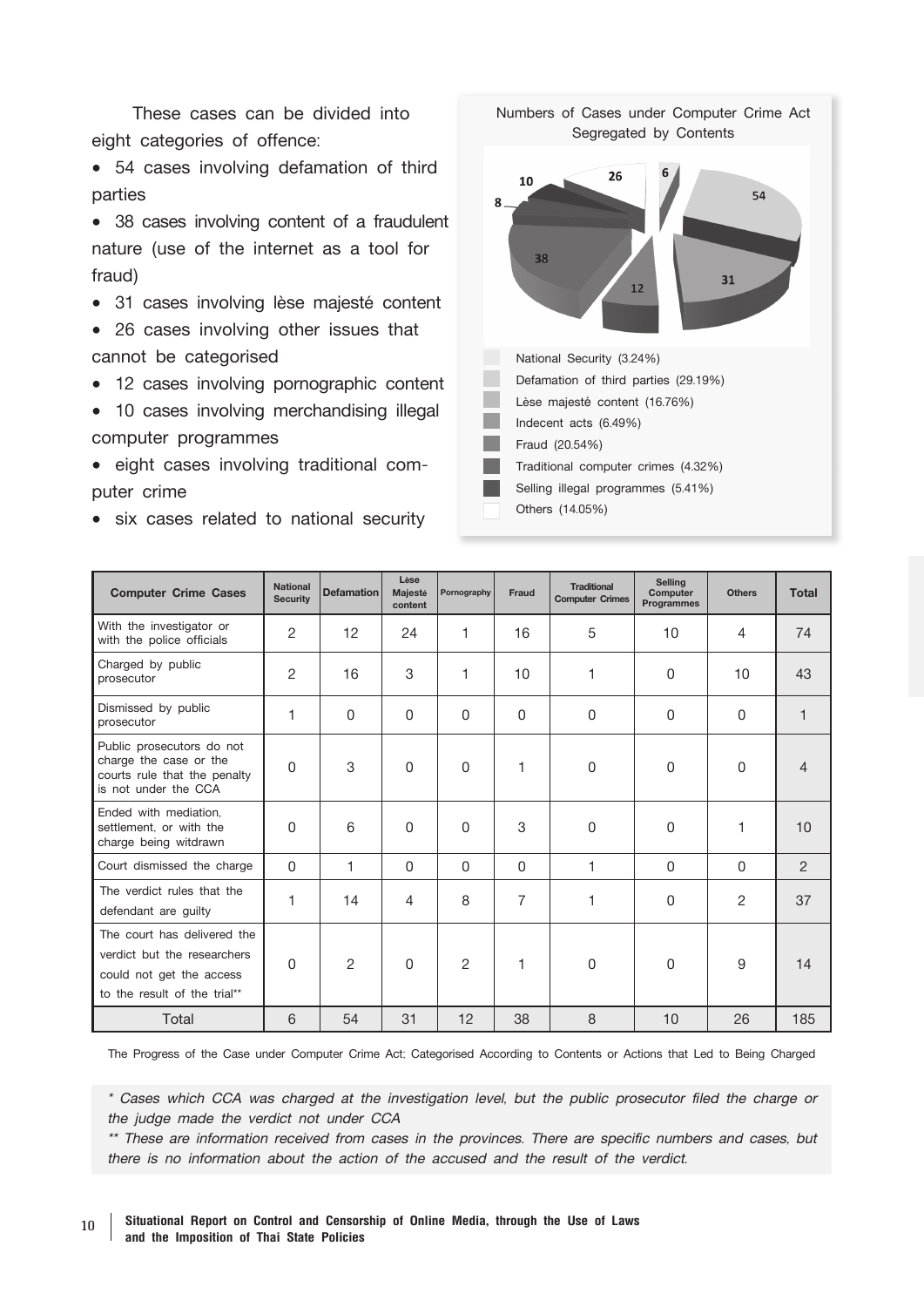In addition to categorising cases according to the offence, cases can also be categorised according to the person making the accusation. In order from the highest to lowest number, 40 cases were filed by females; 30 cases had no clear origin; 27 cases were filed by juristic persons; 26 cases by males; 16 cases by the Ministry of Information and Communication Technology<sup>7</sup> ; 14 cases by the Technology Crime Suppression Division; nine cases by the Crime Suppression Division; eight cases by other governmental agencies; five cases by the Department of Special Investigation<sup>8</sup>; four cases by the Children, Juveniles and Women Division; and three cases each by the Economic Crime Division and local police.

**Analysis and observations on the number of cases related to online media offences and the effect on the right to freedom of expression and opinion** 

Examination of all cases for which data is available shows that three years after the implementation of the CCA, the number of offences related to content is extremely high when compared with offences in other categories. Offences related to content are prosecuted under the CCA alone or in combination with other laws. The following observations can be made.

### **1) Offences related to defamation:**

Senders and receivers of information on the internet can conceal their identities. Although they can be tracked down, it is not as easy as in normal society. Therefore, internet users can criticise, accuse, or disseminate photos and private information concerning a third party and destroy their reputation and honour without much fear of being arrested. For this reason, the number of defamation charges being brought to court has been rising, even though the plaintiff may not know who the culprit is. Also, in the past few years, there is evidence that a large number of defamation cases have been used as political weapons by politicians filing against one another or against the media. These cases take the form of criminal or civil charges demanding enormous sums in compensation. It is also to be noted that there are legal interpretations that argue that Section 423 of the Thai Civil Code and Section 328 of the Criminal Code are already sufficient protection against defamation, with no need for the section related to defamation in the CCA. In practice, a large number of defamation cases on the internet are prosecuted by combining charges under the Civil Code or Criminal Code with Section 14 (1) of the CCA (since they are not cases of defamation through the editing of photos under Section 16 of the CCA). In reality,

 $^7$  Although the information obtained shows that altogether only 16 cases have been filed by the MICT, one case was filed by with the Crime Suppression Division together with a list of websites deemed violating Section 112 of the Criminal Code which prohibits lèse majesté. This case is still under investigation by the police. Examination of the case and the attached list of 1,037 URLs shows a possibility that there could be 997 more cases following along.

<sup>&</sup>lt;sup>8</sup> The Department of Special Investigation is one of the agencies which told the researchers that there are a number of "Monarchy-Overthrowing" cases which are still being investigated but cannot be made public. A number of websites that could be related are still under investigation.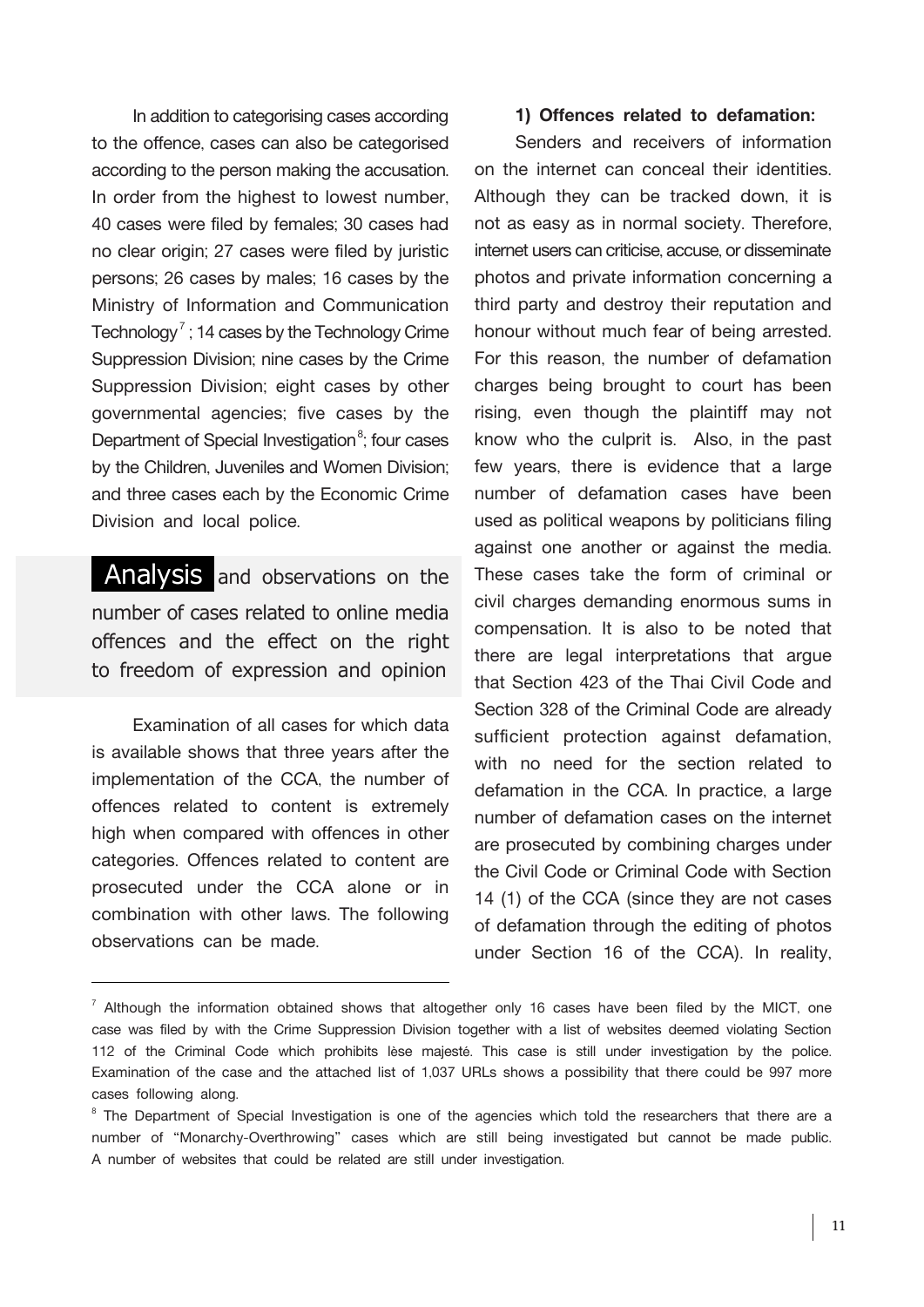whether by an interpretation of the intent of the drafters of the CCA or the wording of Section 14 (1) of the CCA regarding the import of false or incorrect information into computer systems in a way which may harm others, the CCA is not meant to be used in a manner similar to defamation in the Civil or Criminal Code. This reveals that law enforcement officials and agencies within the Thai justice system clearly lack a sound understanding of the CCA and have used it on an incorrect basis in a confused manner, resulting in figures for CCA cases even though there may be no need to use the CCA in these cases.

## **2) Offences related to the dissemination of pornography:**

The ability to conceal one's identity, the capacity of high speed internet communication technology and easy access are the factors that make the internet an important source for the dissemination of indecent images that may be interpreted as violating the laws prohibiting pornography. Similar to the situation with defamation offences, Thailand already has laws on obscenity under Section 287 of the Criminal Code on offences related to the public distribution of obscene images. However, the drafters of the CCA believed that this issue should be clearly defined to prevent the problem of Section 287 being interpreted as inapplicable. Nevertheless, the relationship between Section 287 of the Criminal Code and Section 14 (4) of the CCA should be that between a general law and a specific law. If a case involves an offence on the same issue or with similar characteristics relevant to both general and specific laws, the specific law should be

applied first so that the accused will not be charged under different laws for the same offence. However in practice, it happens that once the CCA was promulgated, the police and public prosecutor filed charges using both the CCA and Criminal Code. The Courts themselves have ruled that the accused is guilty on both charges, which is questionable.

#### **3) Lèse majesté charges:**

In three years since the promulgation of the CCA, 31 cases have involved lèse majesté charges. The MICT has initiated or filed 16 cases. Other agencies that have filed charges include the Crime Suppression Division (six cases), the Department of Special Investigation (four cases), the Technology Crime Suppression Division (two cases), the Secretary to the Prime Minister (one case), and individual citizens (two cases). Of these 31 cases, the courts have delivered judgments in four, the public prosecutor has filed charges in three, and 21 cases are under investigation. An official from the Department of Special Investigation provided supplementary information that a large number of cases have been lumped together as "cases involving the overthrow of the monarchy", but could not disclose figures or information on these cases. These cases are typically dealt with under Section 14 (2), which concerns the importing of false data into a computer system that could damage national security or create public panic, and Section 14 (3), which involves importing into a computer system data related to offences against the security of the Kingdom or terrorism offences according to the Criminal Code. In addition,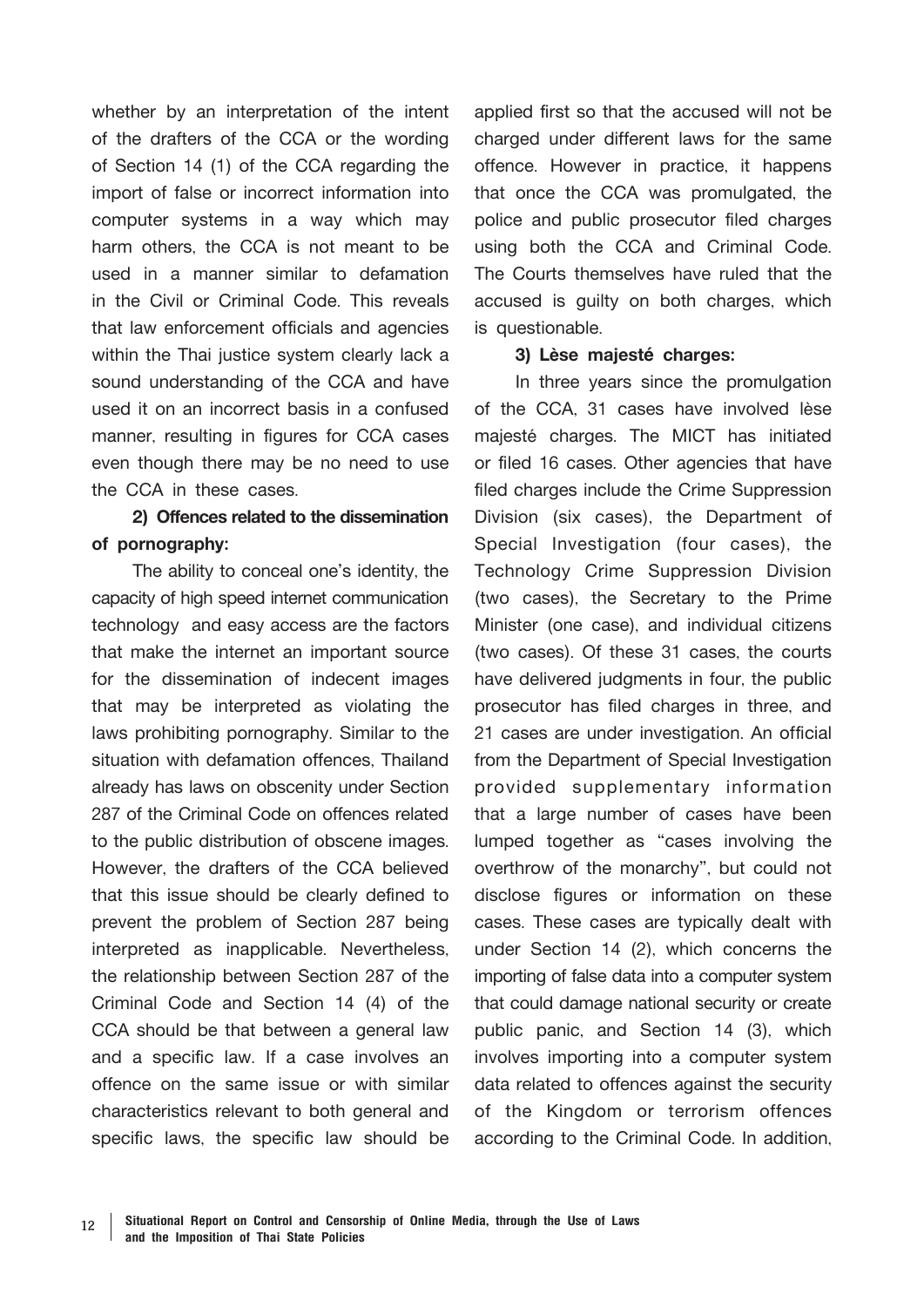Section 14 (5) is applied to cases of forwarding such information. 25 cases in all involve lèse majesté charges under Section 112 of the Criminal Code together with charges under the CCA. Therefore, we can see how the Criminal Code has been used together with the CCA. If charges are filed against an intermediary or internet service provider, officials will also use Section 15 of the CCA.<sup>9</sup>

Those who have been following the issue closely may have seen that in the past few years many agencies, whether the government, the military, the police, the MICT, the Ministry of Justice or the Ministry of Culture, all have policies to keep close watch on the behaviour and opinions of Thai citizens on the internet. State policy is heavily focused on controlling internet content. This policy has been quite strong within the MICT under Mr. Sitthichai Pookaiyaudom (Minister of Information and Communication Technology from 9 October 2006 to 30 September 2007), Mr. Kosit Panpiemras (Acting Minister from 1 October 2007 to 6 February 2008), Mr. Mun Phathanothai (Minister from 6 February 2008 to 2 December 2008), Sub-Lieutenant Ranongrak Suwanchawee (Minister from 20 December 2009 to 6 June 2010) and Mr. Juti Krairiksh (Minister from 6 June 2010 to the present). The main focus of the MICT is on inappropriate content, including comments or criticisms about institutions such as the monarchy, religion and the courts. During some administrations, the policy has gone as far as controlling content that criticised the work of the government or the Prime Minister. In the past, apart from policies to accelerate the blocking of websites, press charges against internet users and internet service providers and announce the number of websites that are blocked under each minister, there has also been the establishment of the Network of Navy Quartermaster to Promote and Protect the Monarchy on the Internet, the Internet Security Operation Centre (ISOC), and the Cyber Scouts. A Memorandum of Understanding (MOU) between 3 ministries, namely the MICT, Ministry of Justice, and Ministry of Culture, was signed to monitor internet use and create a state counter media with two operational approaches: 1) to uphold the Monarchy through the creation of websites disseminating clips, articles and videos through the internet; and 2) to prevent and suppress lèse majesté on the internet, to identify websites with comments that qualify as lèse majesté offences, to alert and report to superiors and to file criminal charges. State policy and various existing laws, which have been seriously questioned

<sup>&</sup>lt;sup>9</sup> Out of all the cases, 11 individuals have been charged under Section 15 of the CCA. Interesting cases include that of the owner of the 212cafe website which hosts a free web board. The person was informed, not by a state official, of an image with pornographic content on his web board. He then removed the photo, but a few days later the web owner was arrested by the police. Another case concerns charges pressed against the Executive Director of Prachatai based upon a comment made on the Prachatai web board which an individual reported as falling under Section 112 of the Criminal Code. The comment was made in response to an article in Prachatai. The article itself did not violate Section 112. In addition to these two cases, the Pantip website was charged with defamation as an intermediary which provided a forum for discussion which resulted in defamation on the web board.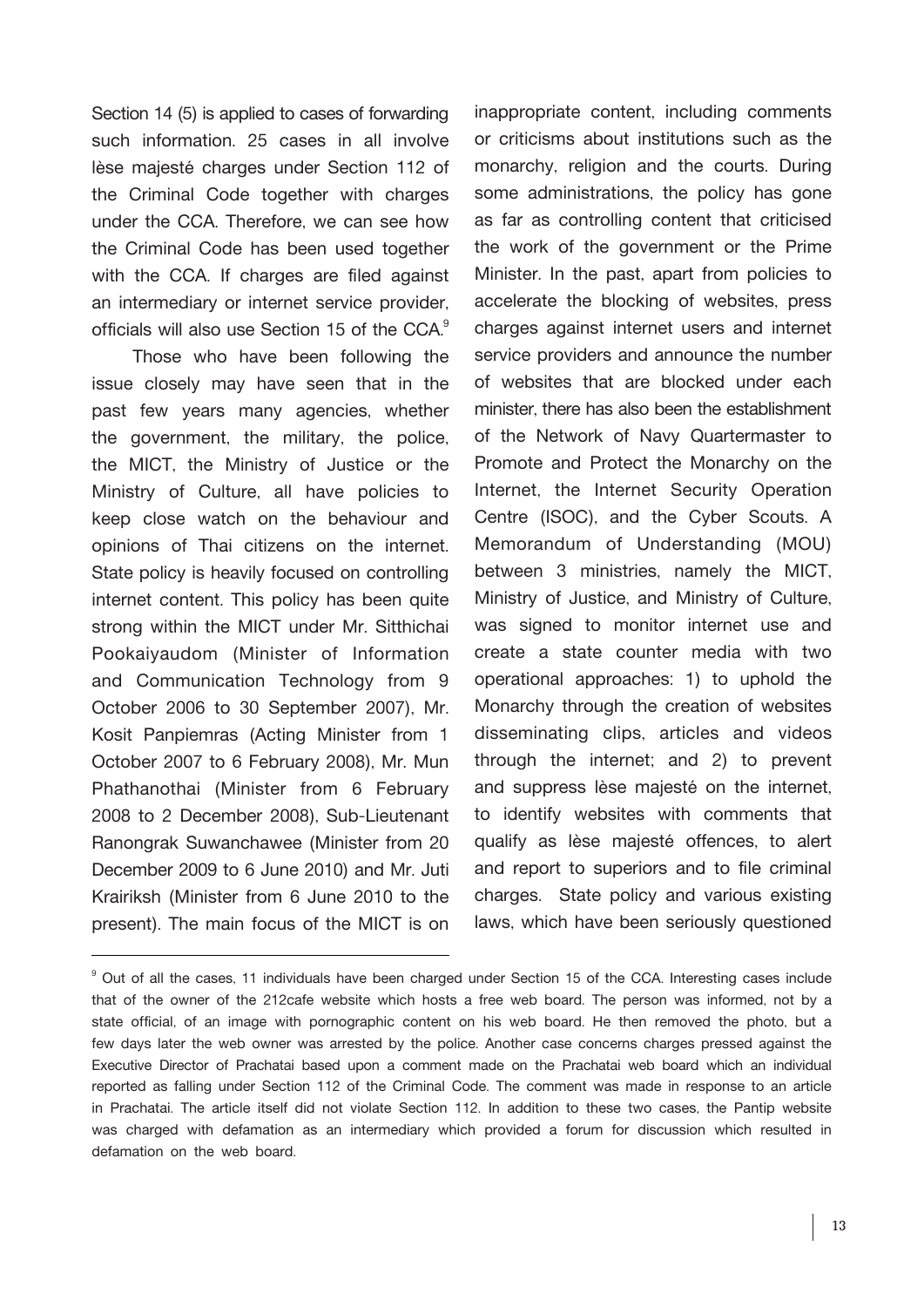regarding their vagueness and how they have been legally interpreted, contribute to the increasing number of cases. The large number of cases may be cited to show that the CCA has been used as a political tool to attack the opposition, especially the use of the CCA together with Section 112 on lèse majesté.

There are additional observations to be noted. 1) A number of cases in the past year are directly linked to the Social Sanction (SS) group using social networks such as Facebook and Twitter. The SS, a network of internet users on different social networks, operate by looking for individuals who disseminate content that could be viewed as lèse majesté. They then condemn and vilify these individuals in public and search for private information on those individuals which they further disseminate to the public. It is a fact that the Department of Special Investigation has taken up cases publicised<br>by the  $SS^{10}$  2) The law enforcement 2) The law enforcement agencies work in a very discreet manner when it comes to cases under this category. Information related to the cases remains confidential and off limits to non-officials, with excuse that publicising the cases is inappropriate and the cases are related to national security. Therefore, there might be a large discrepancy between the published figures and the actual number of cases. As

the researchers have mentioned, statistics on CCA cases in this report do not include one case received by the Crime Suppression Division from the MICT to investigate 1,037 URLs. The CSD has separated these URLs into 997 cases which are currently being looked at further by police investigators.

## **4) Content affecting national security and public morals:**

 The CCA gives high importance to preservation of national security through Section 14 (2) and (3). This is suspicious because Section 14 (3) is already sufficient and clear in linking offences under the CCA to offences under the Criminal Code related to national security, and there is no reason for Section 14 (2) on national security. The upshot is that this section could be used as political weapon due to its obscure meaning that allows state officials to create their own interpretation. The way in which the six cases related to national security have been prosecuted gives rise to speculation that with the problems of interpretation and the current political situation, the number of national security-related cases may greatly increase since prosecutions are likely to be brought on security-related charges alone, and in conjunction with lèse majesté and terrorism charges.

 $10$  The technique of vilification has emerged and spread to many web boards. In late April 2010, a comment by one Facebook user on their own Facebook page was publicised and vilified for insulting the monarchy. A group of web board users searched for the individual's personal information and publicised this information. A day later, officials from the Department of Special Investigation arrested this individual. Following this case, another Facebook user was arrested after making comments on a remark that were claimed to be lèse majest<sup>é</sup> and being vilified on a web board. Both of them are currently being investigated by the Department of Special Investigation.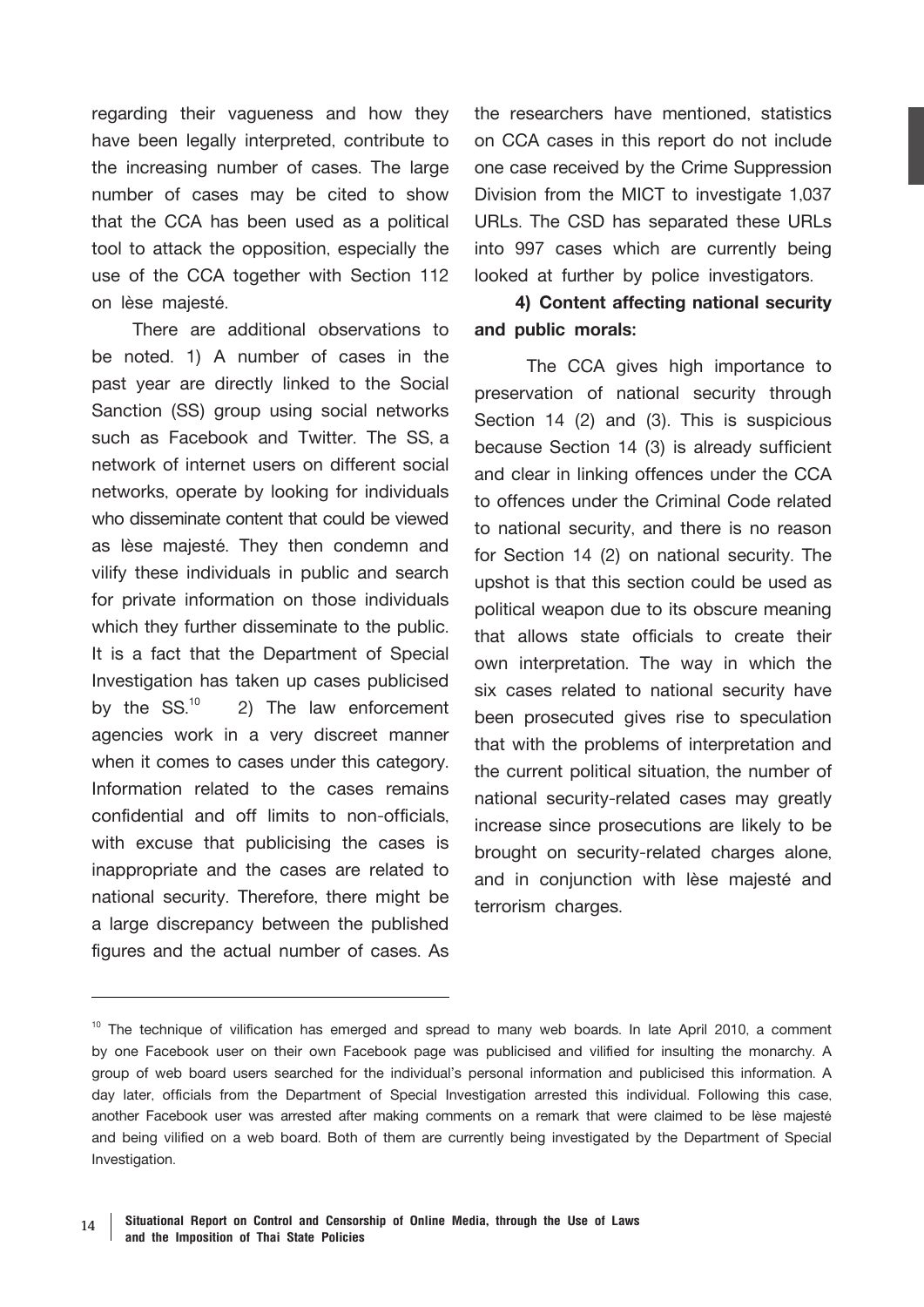## **Research Finding :** Use of judicial orders to stop dissemination of information

Since the CCA came into force, the Thai state, through the Minister of Information and Communication Technology, has been able to use measures to block or halt the dissemination of computer data which "might have an impact on the Kingdom's security or that might be contradictory to the peace or good morals of the people" through the power given under Section 20 of the Act. This particular section states that an official appointed by the Minister may file a petition with evidence to a court with jurisdiction to halt the dissemination of computer data. The researchers found evidence of 117 court orders to block access to websites since the promulgation of the CCA. In 2007, there were court orders to block access to two URLs; in 2008, 2,071 URLs; in 2009, 28,705 URLs; and from January to November 2010, 43,908 URLs. Altogether 74,686 URLs have been blocked.

Information from the Criminal Court, apart from the number of URLs that have been blocked, also gives the reasons for blocking these websites. In order of magnitude, these are: 1) lèse majesté content (62 orders; 57,330 URLs); 2) pornographic content (43 orders; 16,740 URLs); 3) content related to medicine and guidelines for self-induced abortion (four orders; 357 URLs); 4) content related to gambling (two orders; 246 URLs); 5) content insulting religion (three orders; five URLs). Other reasons range from phishing/pharming (three URLs) and websites masquerading as bank websites to lure victims to reveal their account and password information for internet banking (two URLs), but the figures are relatively low. One order blocking three URLs claims that these URLs contain information that could make the government misunderstood among the Thai public on the issue of demonstration control and create chaos and division among the Thai public. The names of the websites that have been blocked, especially those that have lèse majesté content, are kept secret and are inaccessible to the public.

Apart from court orders to stop the

| Content                  | 2007           |                |                | 2008       |                | 2009           | 2010*          |            | <b>Total</b>            |            |
|--------------------------|----------------|----------------|----------------|------------|----------------|----------------|----------------|------------|-------------------------|------------|
|                          | Court<br>order | URL            | Court<br>order | <b>URL</b> | Court<br>order | <b>URL</b>     | Court<br>order | <b>URL</b> | Court<br>order          | <b>URL</b> |
| Lèse majesté content     | 0              | 0              | $\overline{7}$ | 1,937      | 30             | 16,525         | 25             | 38,868     | 62                      | 57,330     |
| Obscene or pornographic  | 0              | 0              | $\overline{4}$ | 96         | 27             | 11,609         | 12             | 5,035      | 43                      | 16,740     |
| Abortion pills           | $\Omega$       | 0              |                | 37         | 3              | 320            | $\Omega$       | $\Omega$   | $\overline{A}$          | 357        |
| Gambling                 | $\Omega$       | 0              | $\Omega$       | $\Omega$   | $\overline{2}$ | 246            | $\Omega$       | $\Omega$   | $\overline{2}$          | 246        |
| Depreciation of religion | 4              | $\overline{2}$ | $\overline{ }$ |            |                | $\overline{2}$ | $\Omega$       | $\Omega$   | $\overline{\mathbf{3}}$ | 5          |
| Others                   | 0              | 0              | $\Omega$       | $\Omega$   |                | 3              | $\overline{2}$ | 5          | $\overline{3}$          | 8          |
| <b>Total</b>             | 1              | $\overline{2}$ | 13             | 2,071      | 64             | 28,705         | 39             | 43,908     | 117                     | 74,686     |

\*Statistics in 2010 collected from January to November.

The statistics of suppression on the dissemination of computer data by court orders from 2007-2010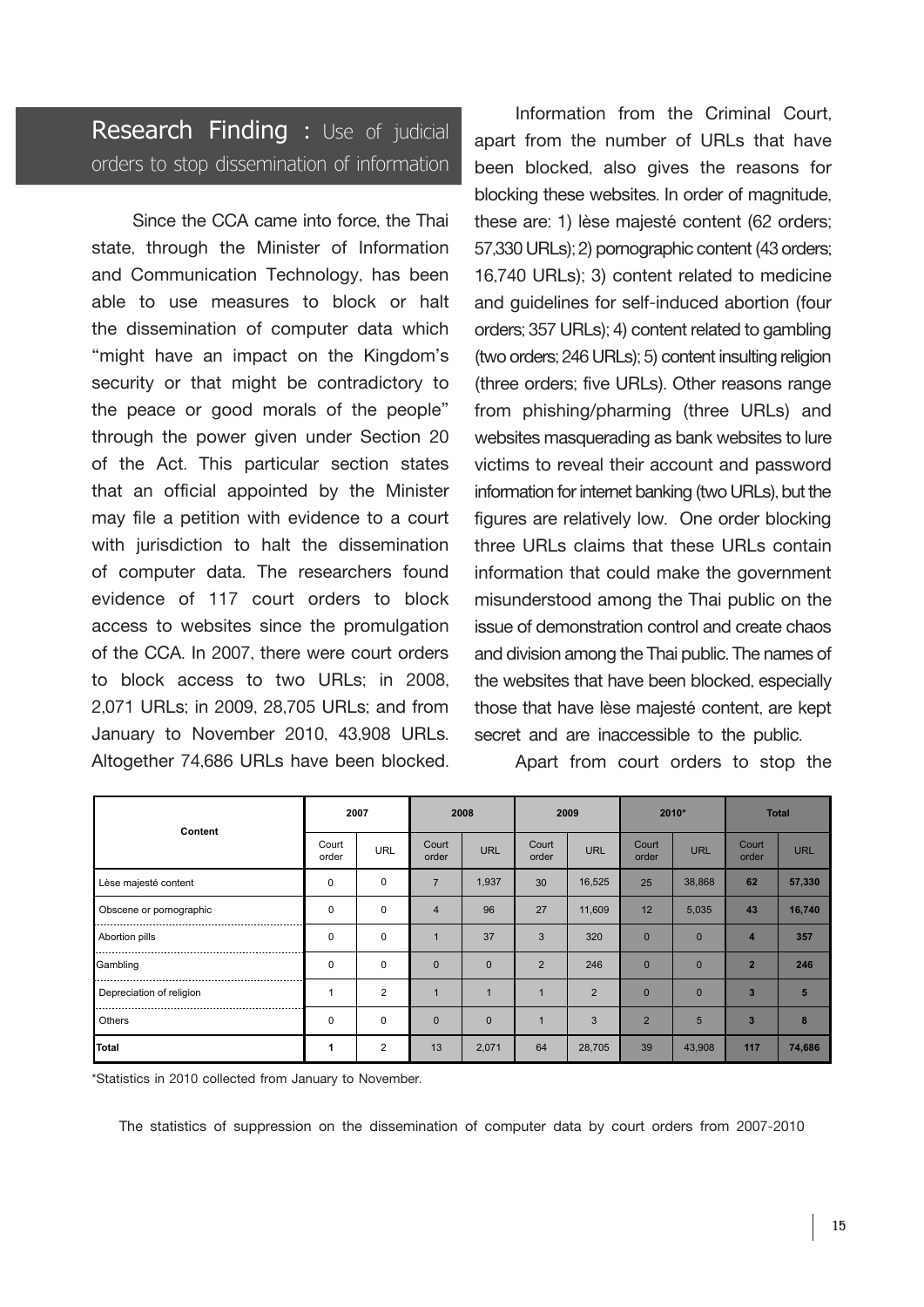| Timing       | Lèse Maiesté content    |        | Obscene or pornographic |                |              | Abortion pills | Gambling       |     |              | Depreciation of religion | Others       |                           | <b>Total</b>   |                |
|--------------|-------------------------|--------|-------------------------|----------------|--------------|----------------|----------------|-----|--------------|--------------------------|--------------|---------------------------|----------------|----------------|
|              | Court order             | URL    | Court order             | URL            | Court order  | URL            | Court order    | URL | Court order  | URL                      | Court order  | URL                       | Court order    | <b>URL</b>     |
| Oct 07       |                         |        |                         |                |              |                |                |     | $\mathbf{1}$ | $\mathbf 2$              |              |                           | 1              | 2              |
| Jan 08       |                         |        |                         |                |              |                |                |     | $\mathbf{1}$ | $\mathbf{1}$             |              |                           | 1:             | 1              |
| Feb 08       |                         |        | $\mathbf{1}$            | $\overline{7}$ |              |                |                |     |              |                          |              |                           | 1              | $\overline{7}$ |
| May 08       |                         |        | $\mathbf{1}$            | $\mathbf{1}$   |              |                |                |     |              |                          |              |                           | 1              | 1              |
| June 08      | $\mathbf{1}$            | 9      | $\mathbf{1}$            | $\mathbf 2$    |              |                |                |     |              |                          |              |                           | $\overline{2}$ | 11             |
| July 08      |                         |        |                         |                |              |                |                |     |              |                          |              |                           | 0              | $\pmb{0}$      |
| Aug 08       | $\sqrt{2}$              | 407    |                         |                |              |                |                |     |              |                          |              |                           | 2:             | 407            |
| Sep 08       | $\mathbf{1}$            | 630    | $\mathbf{1}$            | 86             |              |                |                |     |              |                          |              |                           | 2:             | 716            |
| Oct 08       | $\mathbf{1}$            | 491    |                         |                |              |                |                |     |              |                          |              |                           | $\mathbf 1$    | 491            |
| Nov 08       |                         |        |                         |                |              |                |                |     |              |                          |              |                           | 0              | 0              |
| Dec 08       | $\sqrt{2}$              | 400    |                         |                | $\mathbf{1}$ | 37             |                |     |              |                          |              |                           | 3 <sup>1</sup> | 437            |
| Jan 09       | 3                       | 808    |                         |                |              |                |                |     |              |                          |              |                           | 3              | 808            |
| Feb 09       | 4                       | 1,400  | $\mathbf{1}$            | 305            | $\mathbf{1}$ | 14             |                |     |              |                          |              |                           | 6              | 1,719          |
| Mar 09       | 4                       | 765    | 3                       | 825            |              |                |                |     | $\mathbf{1}$ | $\mathbf 2$              |              |                           | 8              | 1,592          |
| Apr 09       | $\mathbf 2$             | 887    | 4                       | 936            |              |                |                |     |              |                          |              |                           | 6              | 1,823          |
| May 09       | 3                       | 713    | 4                       | 2,213          |              |                | $\mathbf{1}$   | 72  |              |                          |              |                           | 8              | 2,998          |
| June 09      | 3                       | 770    | 3                       | 1,948          |              |                |                |     |              |                          |              |                           | 6              | 2,718          |
| July 09      | $\mathbf 2$             | 469    | 3                       | 875            |              |                |                |     |              |                          |              |                           | 5              | 1,344          |
| Aug 09       | $\mathbf{1}$            | 843    | $\mathbf{1}$            | 132            |              |                |                |     |              |                          | 1            | $\ensuremath{\mathsf{3}}$ | 3:             | 978            |
| Sep 09       | $\mathbf 2$             | 1,985  | $\overline{2}$          | 879            | $\mathbf{1}$ | 61             | $\mathbf{1}$   | 174 |              |                          |              |                           | 6              | 3,099          |
| Oct 09       | 3                       | 3,737  | 3                       | 1,430          |              |                |                |     |              |                          |              |                           | 6              | 5,167          |
| Nov 09       | $\mathbf 2$             | 3,007  | $\mathbf{1}$            | 741            |              |                |                |     |              |                          |              |                           | з:             | 3,748          |
| Dec 09       | $\mathbf{1}$            | 1,141  | $\overline{\mathbf{c}}$ | 1,325          | $\mathbf{1}$ | 245            |                |     |              |                          |              |                           | 4              | 2,711          |
| Jan 10       | $\mathbf 2$             | 4,119  |                         |                |              |                |                |     |              |                          |              |                           | 2:             | 4,119          |
| Feb 10       | 4                       | 6,731  | $\overline{a}$          | 1,127          |              |                |                |     |              |                          | 1            | $\ensuremath{\mathsf{3}}$ | $\overline{7}$ | 7,861          |
| Mar 10       | 6                       | 9,672  | $\mathbf{1}$            | 373            |              |                |                |     |              |                          |              |                           | 7:             | 10,045         |
| Apr 10       | $\overline{\mathbf{c}}$ | 2,277  | $\mathbf{1}$            | 21             |              |                |                |     |              |                          |              |                           | 3 <sup>1</sup> | 2,298          |
| May 10       |                         |        |                         |                |              |                |                |     |              |                          |              |                           | 0 ;            | 0              |
| June 10      | 3                       | 4,513  |                         |                |              |                |                |     |              |                          |              |                           | 3 i            | 4,513          |
| July 10      |                         |        |                         |                |              |                |                |     |              |                          |              |                           | 0:             | 0              |
| Aug 10       | 5                       | 9,289  | 3                       | 1,322          |              |                |                |     |              |                          | $\mathbf{1}$ | $\overline{2}$            | 9:             | 10,613         |
| Sep 10       | 3                       | 2,267  | $\overline{a}$          | 944            |              |                |                |     |              |                          |              |                           | 5 ;            | 3,211          |
| Oct 10       |                         |        | $\overline{a}$          | 998            |              |                |                |     |              |                          |              |                           | 2:             | 998            |
| Nov 10       |                         |        | $\mathbf{1}$            | 250            |              |                |                |     |              |                          |              |                           | 1:             | 250            |
| <b>Total</b> | 62                      | 57,330 | 40                      | 16,740         | $\sqrt{4}$   | 357            | $\overline{c}$ | 246 | 3            | 5                        | 3            | 8                         | 114            | 74,686         |

Number of court orders and URLs that were blocked each month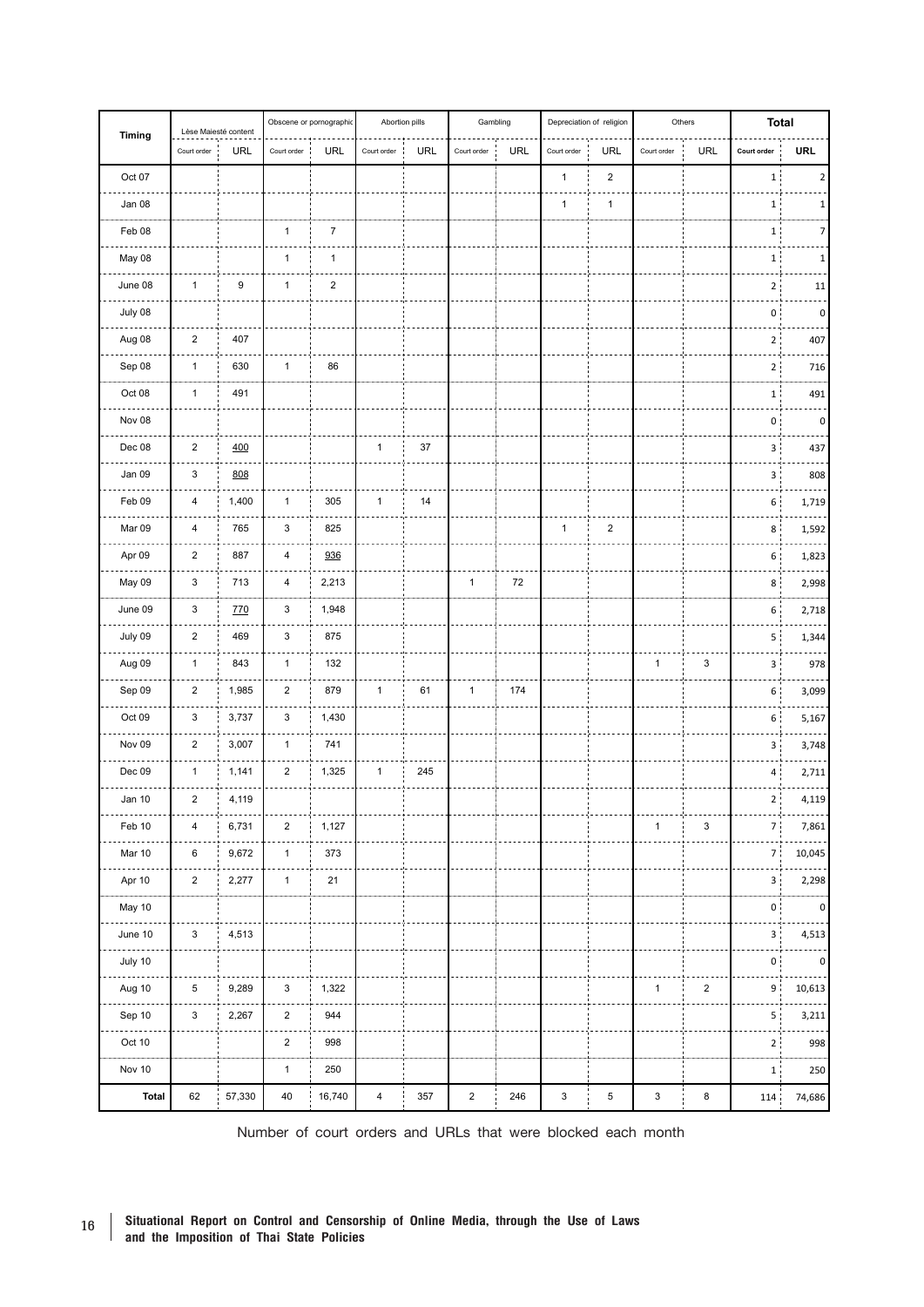dissemination of information under the CCA, the researchers also found that state officials also block websites using other methods, such as sending official letters requesting cooperation to internet service providers at different levels. Importantly, the Emergency Decree which has been imposed in many provinces from April 2010 until today, is also used to block websites. A reliable source from among internet service providers notes that the number of websites that have been blocked by order of the Centre for the Resolution of the Emergency Situation (CRES) has run into tens of thousands. The process of blocking websites by the CRES is also different from the procedures used by the MICT. The CCA limits the power of the MICT to block websites only when they are problematic and subject to a court order. However, the CRES can order an immediate blocking of websites under the Emergency Decree without any order from the courts. Preliminary information accessed by the researchers (but not presented in this report) reveals that although the government led by Abhisit Vejjajiva has used the power of the Emergency Decree for only eight months, the CRES has ordered the blocking of a huge number of websites (both reported and unreported). There are reasons to believe that the blocking is being done like casting a net, because from at least three orders of the CRES citing Section 9 (3) of the Emergency Decree to block websites/URLs/IPs/phone numbers, there is a list of at least 600 items that are blocked. The blocking is not only done by specifying a website by name or a URL but there are numerous cases where the CRES

has ordered blocking by citing a range of numbers of IP addresses (e.g. XXX.XXX. XXX.0 to XXX.XXX.XXX.255). This is merely because within that set of numbers there are websites that the CRES sees as falling within the Emergency Decree. The fact is that blocking in this way will affect a large number of websites that could be general websites that have done nothing wrong or are no danger under the Emergency Decree, but which merely happen to be within the range of IP numbers that the CRES wants to block. Ultimately, no one can really determine what kind of content is in websites that the CRES has ordered to be blocked (since the CRES has never specifically explained or given reasons for how its power is used). But from considering the sketchy data and the number blocked by the MICT, no one can deny that the Thai people's right to freedom of expression and opinion in the online world is in crisis.

## **Additional observations**

**on blocking access to information** 

1) From the statistics of websites being blocked by court orders, a fact emerges that the courts take an extremely short period of time (within a day) to look at the URLs before granting an order to block access to this information. From 117 orders that the researchers could access, 104 received authorisation from the court on the very same day that the MICT made the request. 71,765 URLs have been blocked by the MICT, which means that on average 690 URLs are blocked each day. In a number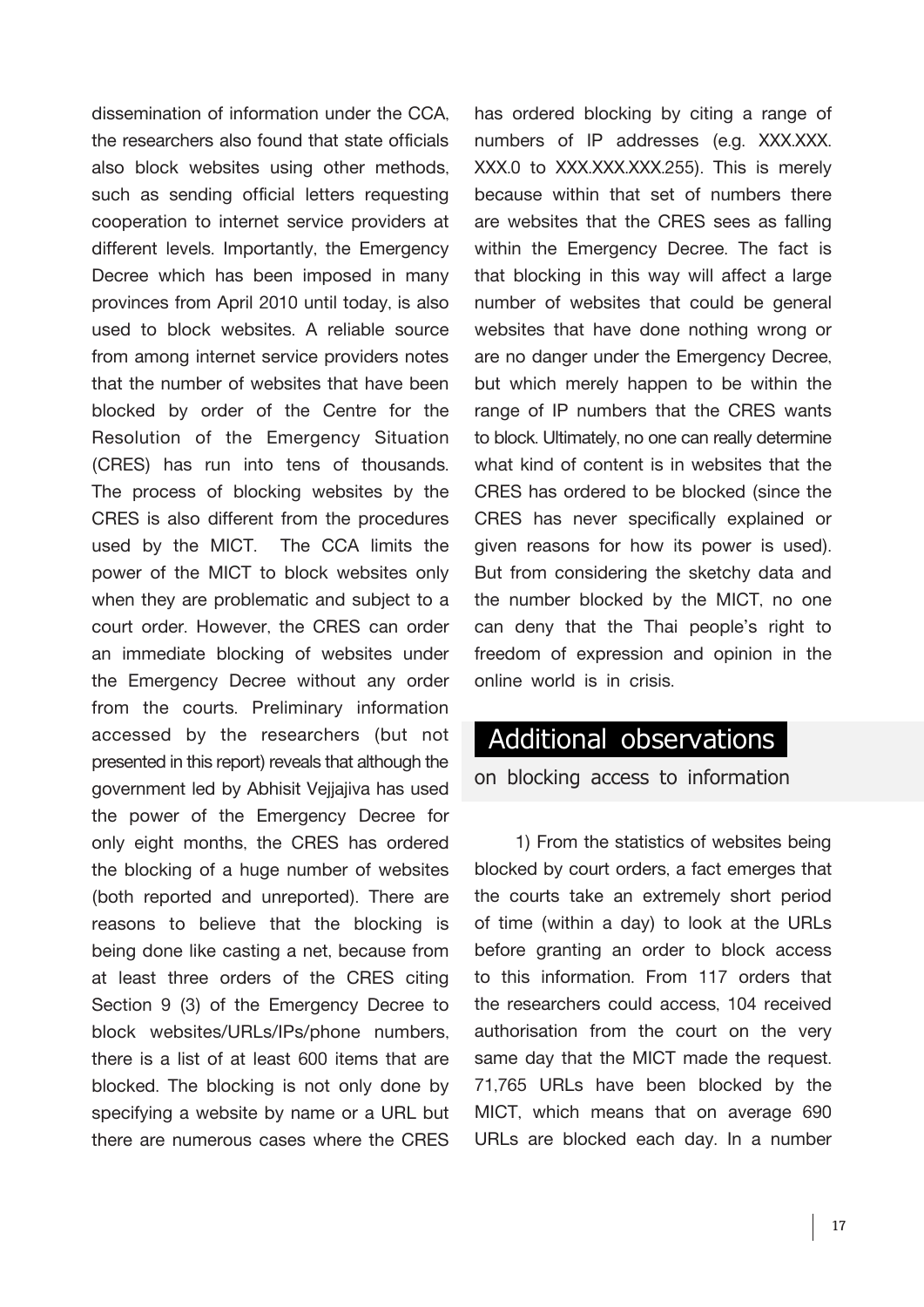of cases the court took two days. There are very few cases where the court took more than one week to review the URLs before granting the order. In terms of the URL blocking procedure, after the court issues an order, a copy is sent to internet service providers to block access to those URLs.

2) The number of blocked websites, especially those with content under Section 112, has increased many times. In March and August 2010, more than 9,600 URLs were blocked. Those months coincided with Red Shirt protests for their political rights. Apart from the increase in the number of websites blocked, we also see an increasing number of lèse majesté cases filed. For example, an internet user under the name of "K Thong Bomb Bangkok" was arrested in February 2010 and charged under Section 14 of the CCA and Sections 116 and 392 of the Criminal Code.<sup>11</sup> In April 2010, the webmaster of NorPorChor USA was arrested and charged under Sections 14 and 15 of the CCA and Section 112 of the Criminal Code. This case is similar to the case of Mr. Chupong Teetuan, who was charged under Section 14 of the CCA and Section 112 of the Criminal Code.

**Part 2**

**Laws and state policies that affect the right to freedom of expression and opinion in online media: Thailand in comparison with the United States, Germany, China, and Malaysia** 

This part focuses on the law, case studies, and state policies related to the rights and freedoms of citizens in online media. It is, however, only a preliminary report. All information, including the analysis comparing the situation in Thailand with that of other countries will be presented by the researchers in a more complete report in the future. The researchers have looked at the laws and state policies in the following four countries to compare with the Thai case:

#### **1. United States of America**

The expression of a wide range of opinion, especially political opinion, is protected within the U.S. Constitution. The main principle is that the free market of ideas and information is a very important matter which ensures that the political sector, which has to duty to serve the public and benefit society, is transparent and conforms to democratic principles of governance. However, such freedom also

<sup>&</sup>lt;sup>11</sup> In this case, the suspect stated through Camfrog "as I said, the signal for the bomb will sound. You do not have to ask who is behind it because you do not have the right to know who is behind it. Let's just say from tomorrow onward we will hear the bombs at your gate. Let's just say it. Civil war will be declared from tomorrow onward".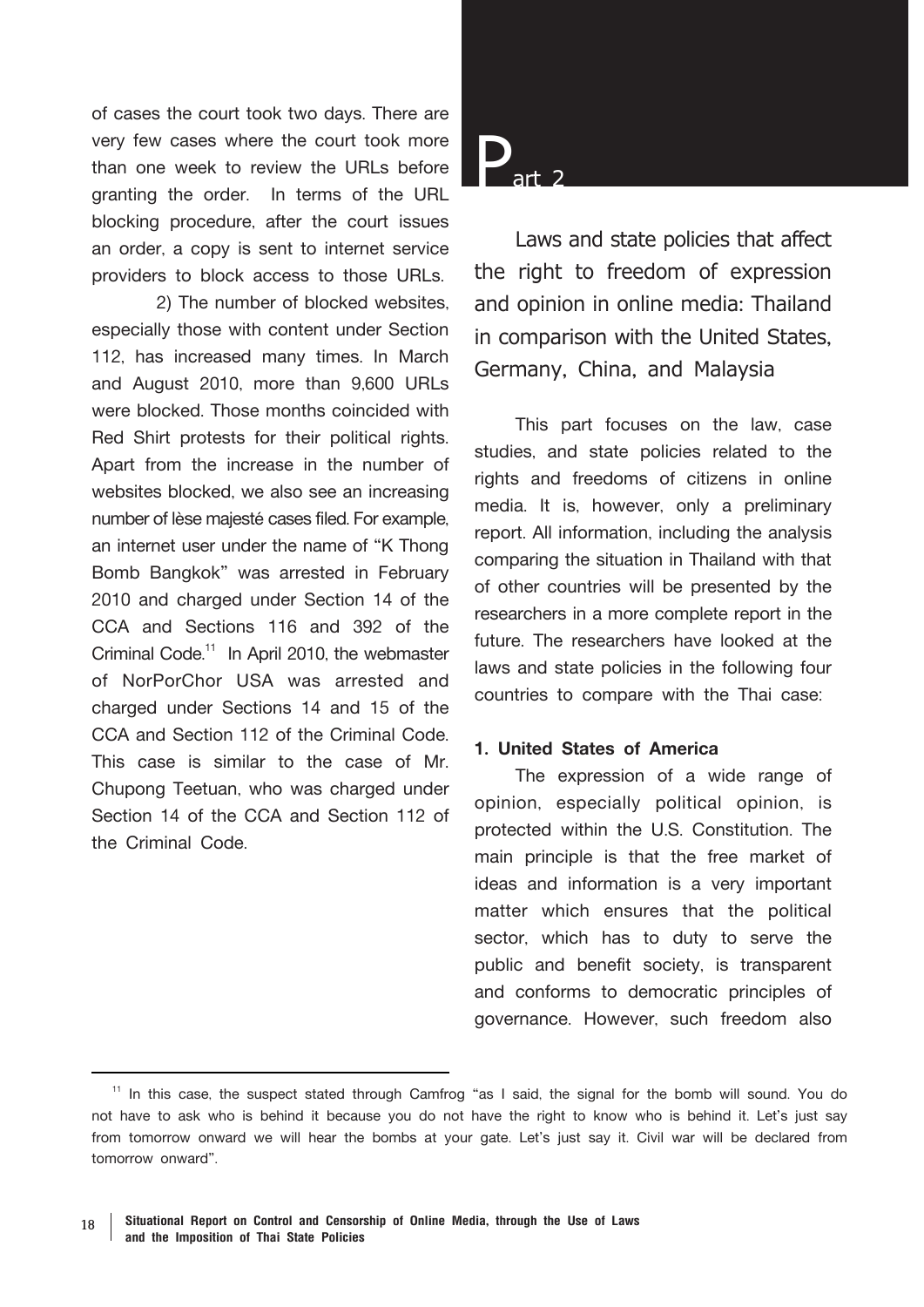have limitations. There are two kinds of laws and state policies that affect access to and expression of opinion online: the first kind protects children and youth from media with pornographic content; the second concerns national security and counter-terrorism. There are several methods used in the U.S. ranging from internet filtering, blocking of websites, and internet surveillance.

**Protecting children and youth from media with pornographic content:** The U.S. has two principles regarding this issue which are the prohibition of the dissemination of child pornography and prohibiting children and youth under 18 years old from accessing pornographic materials. These measures are specified in the Communication Decency Act of 1996 (CDA) which has clear regulations that service providers will have no liability under civil law when they block content that are seen as indecent, inappropriate, or offensive. Service providers, however, are responsible to operate according to government orders to block child or youth pornography. The Child Online Protection Act also states that schools and libraries must install computer programmes to filter inappropriate internet content.

**Cases concerning national security and surveillance by security agencies**: For security reasons the U.S. government has electronic surveillance laws that greatly violate the rights and liberties of internet users. The Uniting and Strengthening America by Providing Appropriate Tools Required to Intercepted and Obstruct Terrorism Act of 2001, commonly known as the Patriot Act, grants state agencies the power to use technology to monitor email systems and access online information on potential terrorist suspects. The U.S. National Security Agency also uses "Carnivore", an internet spy mechanism to enable the Federal Bureau of Investigation (FBI) to investigate information on various websites suspected of involvement in terrorism offences. This mechanism also allows FBI officials to analyse prodigious numbers of email systems belonging to suspects and ordinary people in the same manner. Using this special power, FBI agents have arrested an unprecedented large number of suspects. The FBI has also been able to block web pages of major internet providers such as Google, Yahoo, AOL, and Microsoft through the use of geolocation filtering systems.

**The role of internet service providers in the U.S.:** Presently, the Stored Communications Act gives state officials the power to summon information relating to online use of a computer. Therefore, the account name and details on internet users, internet channels, and internet addresses are documented. This information must be presented to officials when requested. The Communications Assistance for Law Enforcement Act of 1994 developed interception technologies by requiring internet providers to create surveillance systems to monitor information on internet users to enable officials to investigate and gather evidence quickly and efficiently.

#### **2. Federal Republic of Germany:**

Germany is known to be one of the countries in Europe that respect the right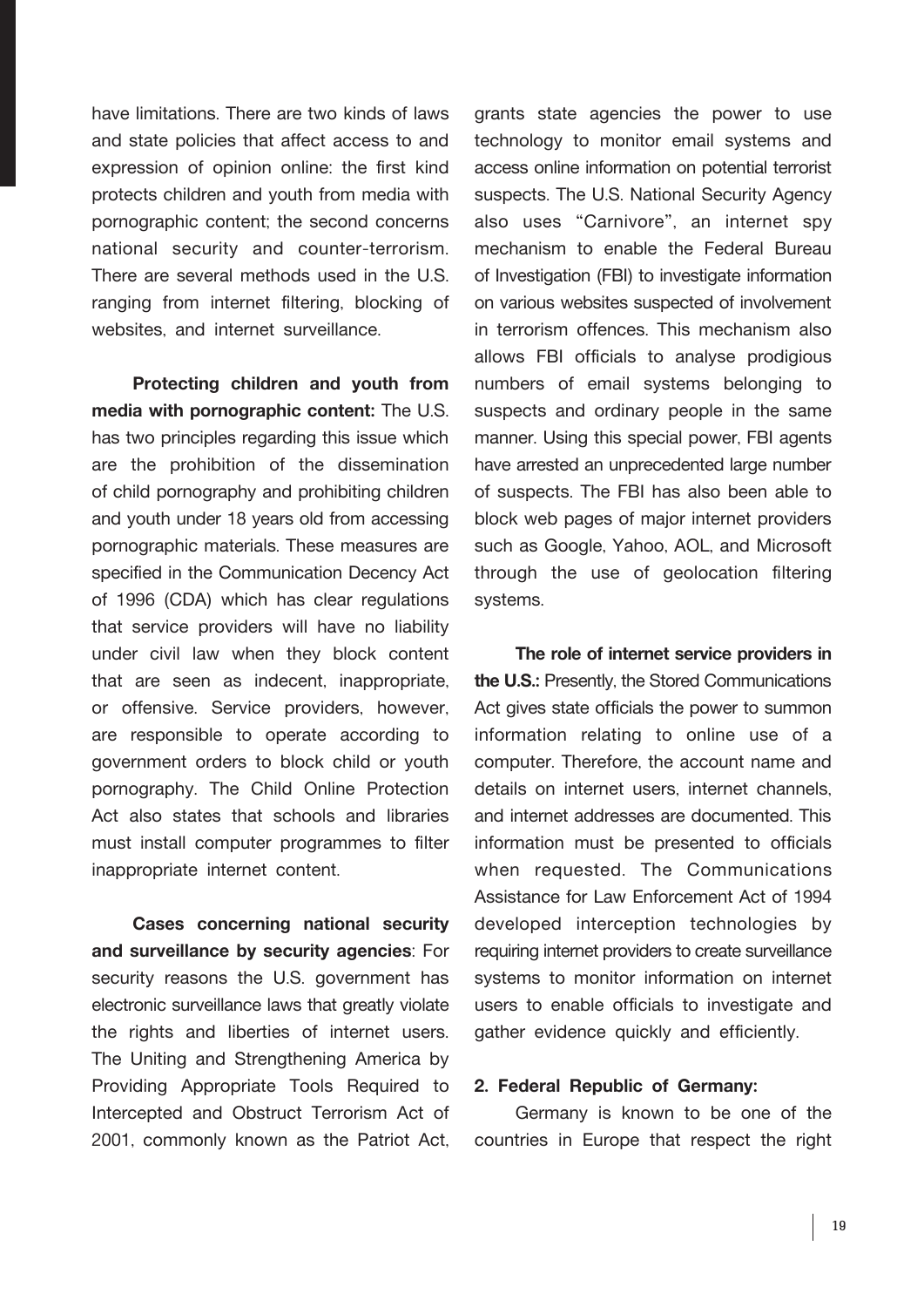to freedom of expression and give great importance to the privacy of their citizens. There have been few cases of censorship of information and news in the country, but there are certain issues on which the state prohibits its citizens from expressing their opinions freely. Section 5 of the German Constitution (Grunsgesetz) protects the rights to speak, write, draw, and otherwise express and to disseminate opinions in all forms of media, free from state obstruction, monitoring or interference. The same section also regulates the protection of the freedom to receive information as a freedom which is as important as the freedom of opinion (Meinungsfreiheit) and the freedom of the press (Pressefreiheit). Freedom of information is regarded as an important structure in creating public opinion in a democratic system. So in principle, the state cannot impede or halt the dissemination of content in any form of media. Information cannot be blocked before it is disseminated (Vorzensur) or after (Nachzensur). However, paragraph two of this section stipulates that this freedom can be limited under the law of the state.

**Content of which dissemination is prohibited by law:** In Germany, the state can use measures to block access to content that violates the law by using the power that is given in specific laws. These laws have the important justification of "protecting children and youth" from content containing sex and violence that would be detrimental to their mental development. There are also laws to protect the reputation and honour of individuals and to uphold public peace. Prohibited content can be segregated by offence according to different laws.

Indecent and obscene images: German Criminal Law (Strafgesetzbuch - StGB), the State Treaty on the Protection of Minors from the Mass Media (Jugendmedienschutz-Staatsvertrag - JMStV), and the Protection of Young Persons Act (Jugendschutzgesetz - JuSchG) all prohibit anyone from disseminating or allowing channels for children and youth $12$  to access all forms of media with pornographic content. Violators will be prosecuted according to the law. Disseminating or providing the general public with access to indecent images containing violence, bestiality or the sexual abuse of children and youth, known as "Harte Pornografie" (hard pornography), whether online or through other media, is an offence under criminal law. It can be seen that the priority is to prohibit the dissemination of such images to protect children and youth, so that: 1) they do not have to confront such content before an appropriate age; and 2) they are protected from becoming victims of adult producers of child pornography. For these reasons and because of the problem of extraterritorial enforcement of German law and international cooperation in finding witnesses and bringing suspects to trial, the German authorities in the past two or three years have attempted to press internet access providers to take responsibility for surveillance and blocking access to child and youth pornography, in addition to prosecuting wrongdoers.

Violent left/right wing groups:JMStV and the Commission for the Protection of Minors in the Media (Kommission für Ju- gendmedienschutz – KJM) try to protect children and youth from political thoughts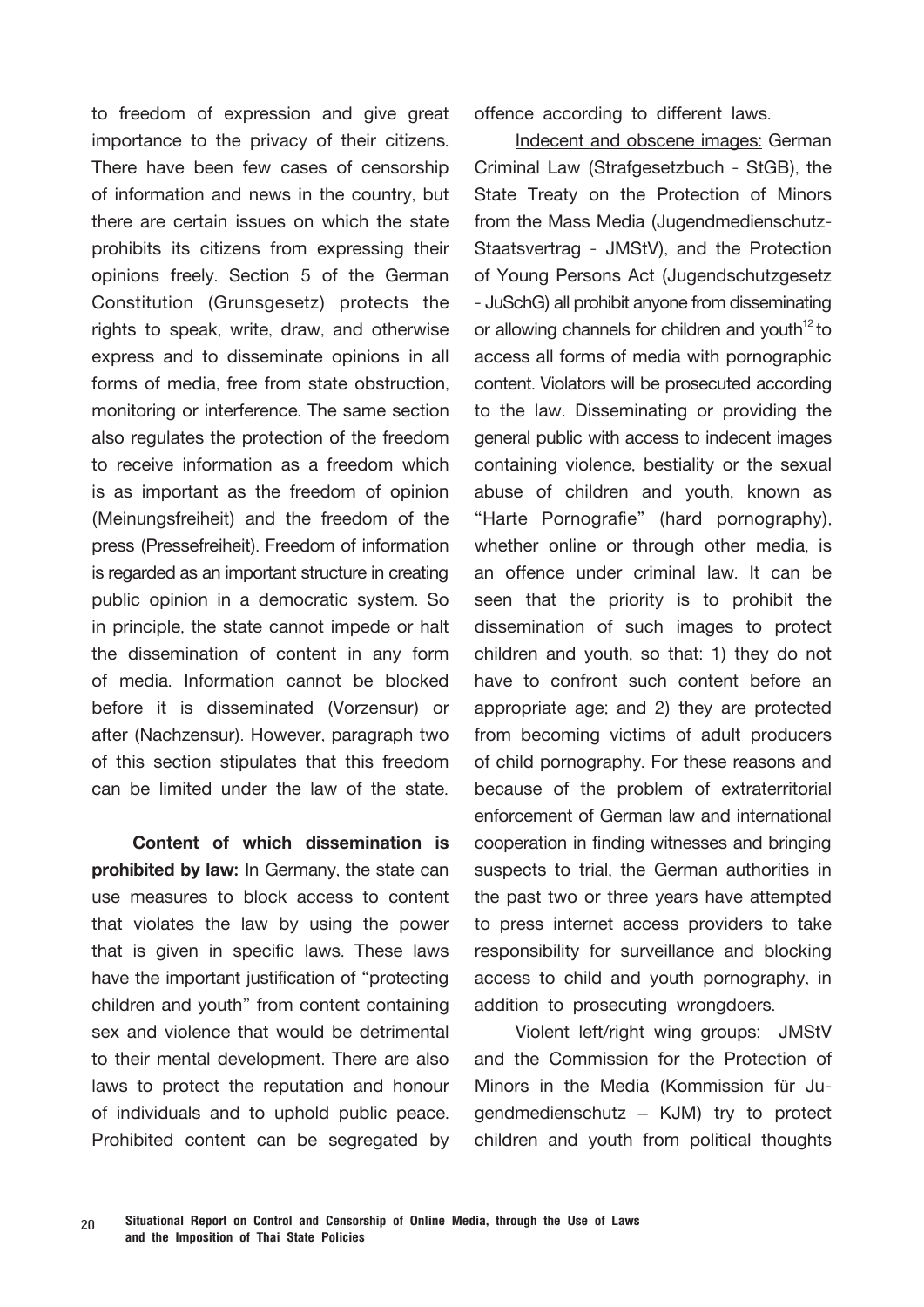coming from violent right-wing or left-wing groups (Rechts<sup>13</sup>-und Linksextremismus) and German national socialism (Nationalsozialismus). The dissemination of such ideologies in various media, including the internet, may be an offence under criminal laws, such as creating propaganda (Propaganda - § 86 StGB), using the symbols of unconstitutional organisations (§ 86a StGB), creating divisions among the public (Volksverhetzung - § 130 StGB) and also incitement to violence, destruction of human dignity, and the use of offensive content and language based upon belief, race, and religion to slander a specific group of individuals. Germany also prohibits the spread of information that urges the public to break the law (§ 111 StGB) and all kind of threatening behaviour (such as publicising threats in public) to disrupt public peace.

Glorification of violence or violations of human dignity: Expressing violence and cruelty against fellow human beings or destroying human dignity (Gewaltdarstellungen) is an offence under German law (§ 131 StGB). If a youth under 18 years old is able to access this information, the punishment is increased. Concrete examples include tasteless websites such as www.rotten.com hich publicises photographs of the victims of crimes, those injured in accidents, patients in

the final stages of illness, and photographs of prisoners being tortured in Abu Ghraib prison. Although rotten.com has expressed the view that it presents pictures that are "inappropriate but lawful", but the content still violates the State Treaty on the Protection of Minors from the Mass Media (JMStV) and can be interpreted as a violation of human dignity (Menschenwürdeverstoße).

Apart from the main issues already discussed, the dissemination of defamatory material, organised gambling without state authorisation, and illegal gambling (§ 284 ff. StGB) are forbidden. Violators are punished according to the law. However, although much information is prohibited under German law, the researchers need to take note that most is legally defined in a clear and unambiguous manner. The purpose of these laws is to protect children and other groups of citizens in the country. It is not done to defend abstract concepts such as nation, security, good morals, or allegiance to an individual, where the limits are difficult to define and which do not conform to democratic principles of governance. Restrictions on the dissemination of content follow Article 130 of the German Criminal Code. In particular the appropriateness of the ban on the expression of a belief in Nazism, also known as Auschwitz-Lüge (holocaust denial), is questioned and debated

<sup>&</sup>lt;sup>12</sup> According to German law, a "child" is an individual younger than 14 years old (§ 184b StGB). A "youth" is an individual aged between 14 but not exceeding 18 years old. (§ 184c StGB)

 $13$  This comes from the report "Vom Rand zur Mitte" by Friedrich Ebert Stiftung published in 2006. The report tries to identify the ideological components of the violent right wing which may be found in groups with the following ideas: 1) support for right wing authoritarianism; 2) chauvinism (Chauvinismus) 3. ideologies of hatred, discrimination and xenophobia (Ausländerfeindlichkeit) 4. anti-Semitism or Judeophobia and Social Darwinism (Sozialdarwinismus), including propaganda to make the public believe that Nazism is a harmless and reasonable ideology (Decker, O. / Brhler, Vom Rand zur Mitte (2006), http://www.fes.de/rechtsextremismus/pdf/Vom\_Rand\_ zur\_Mitte.pdf, S. 20).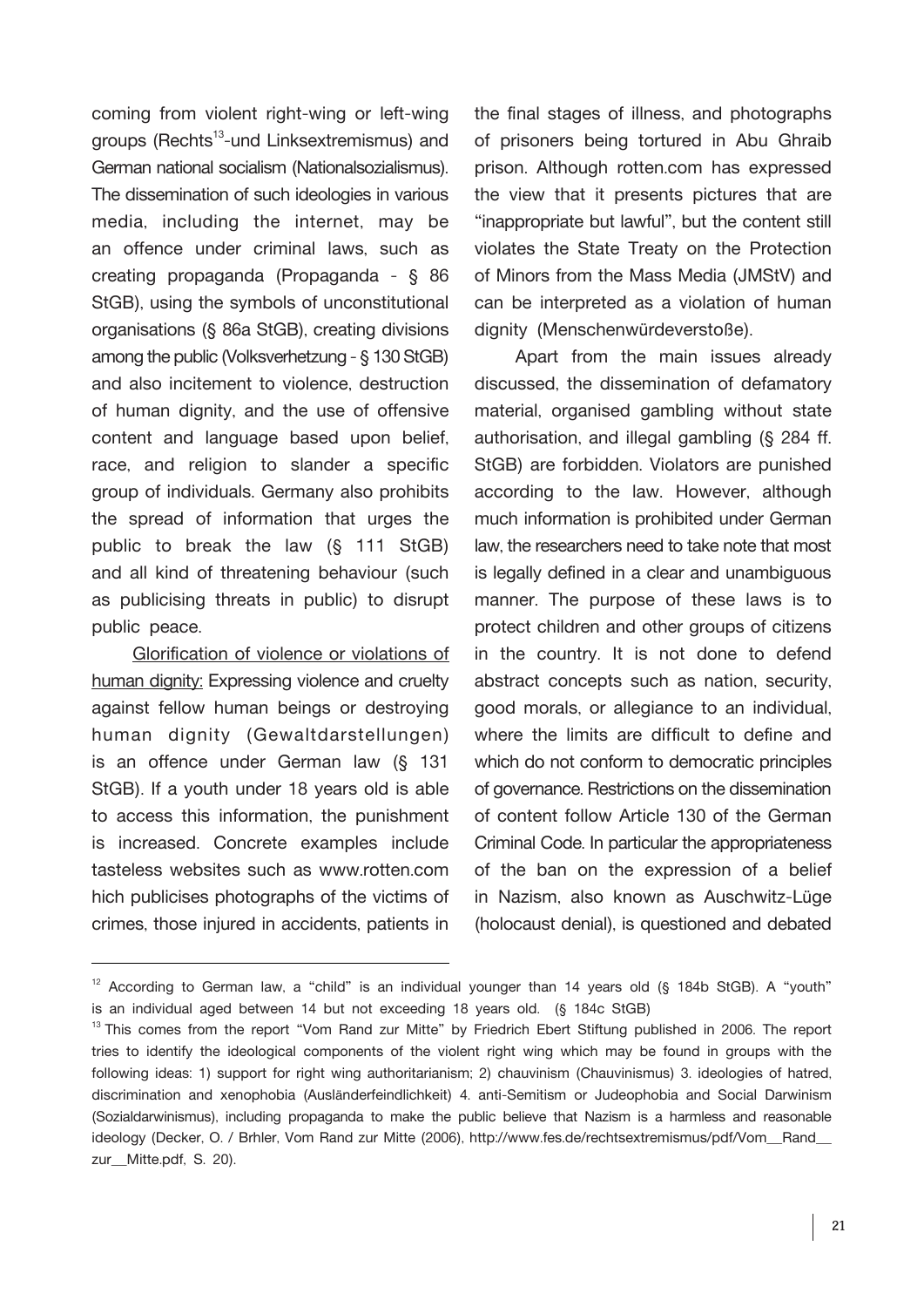in academic circles since under this offence anyone who merely expresses support for Nazism or expresses the belief that the genocide of the Jews in the concentration camps did not take place faces criminal penalties. However, Germany insists that this is an offence because the expression of such opinions is telling lies and dishonouring the Jewish dead.

**Measures used to block access to websites:** The German Interstate Media Services Agreement (MediendiensteStaatsvertrag: MDStV) has sections on "prohibited media" and "operational measures for such media". Each state can order internet providers to block access to websites with unlawful content . An important and interesting example of this is the case where the Lord Mayor of Düsseldorf in North Rhine-Westphalia used his authority under MDStV to order internet providers to block public access to four websites namely rotten.com, front14.org, nazi-lauck-nsdapao. com and stormfront.org. The reason was that these websites have violent extremist right-wing content, violate human dignity, support war, are harmful to children and youth, and encroach on the rights and liberties of the people. After these websites were blocked, a large number of German citizens came out to protest against the action. Petitions and academic seminars were held, including a complaint to the Administrative Court in 2001. However the Supreme Administrative Court in Münster upheld the order of the governor, ruling that his action was lawful. This case shows that even in Germany access to the media was blocked, but it was not done repeatedly. The state can also pinpoint the offences under the law in websites. The affected persons are also protected and can file a complaint to the court to investigate the use of power by the state. In the past, apart from the blocking of websites in Düsseldorf, there were two other cases when Germany blocked a large number of websites. The first was in 1996 when extremist left wing websites were shut down and the second in 2006 to block illegal gambling websites during the World Cup of that year.

**Duty and responsibility of internet providers:** The important law on this is the Telecommunication Law (Teledienstgesetz - TDG) which specifies the duties and responsibilities of internet providers by separating them into clear types. An important case which raised many concerns was that of CompuServe where the court of first instance in Munich in 1998 sentenced the manager of a CompuServe web board to a suspended two year jail sentence for failing to block dissemination of child pornography images posted on a server in the United States. The court reasoned that CompuServe Germany knew of the pornographic images and was not only the sole internet provider connected to the website, but also the content provider. Munich Appeal Court finally overturned the original ruling on the grounds that CompuServe Germany was only the internet provider and was not in a position to know the content. The legislature in this case found a problem in the vagueness of the legal language in the TDG and MDStV since both have the same legal provisions.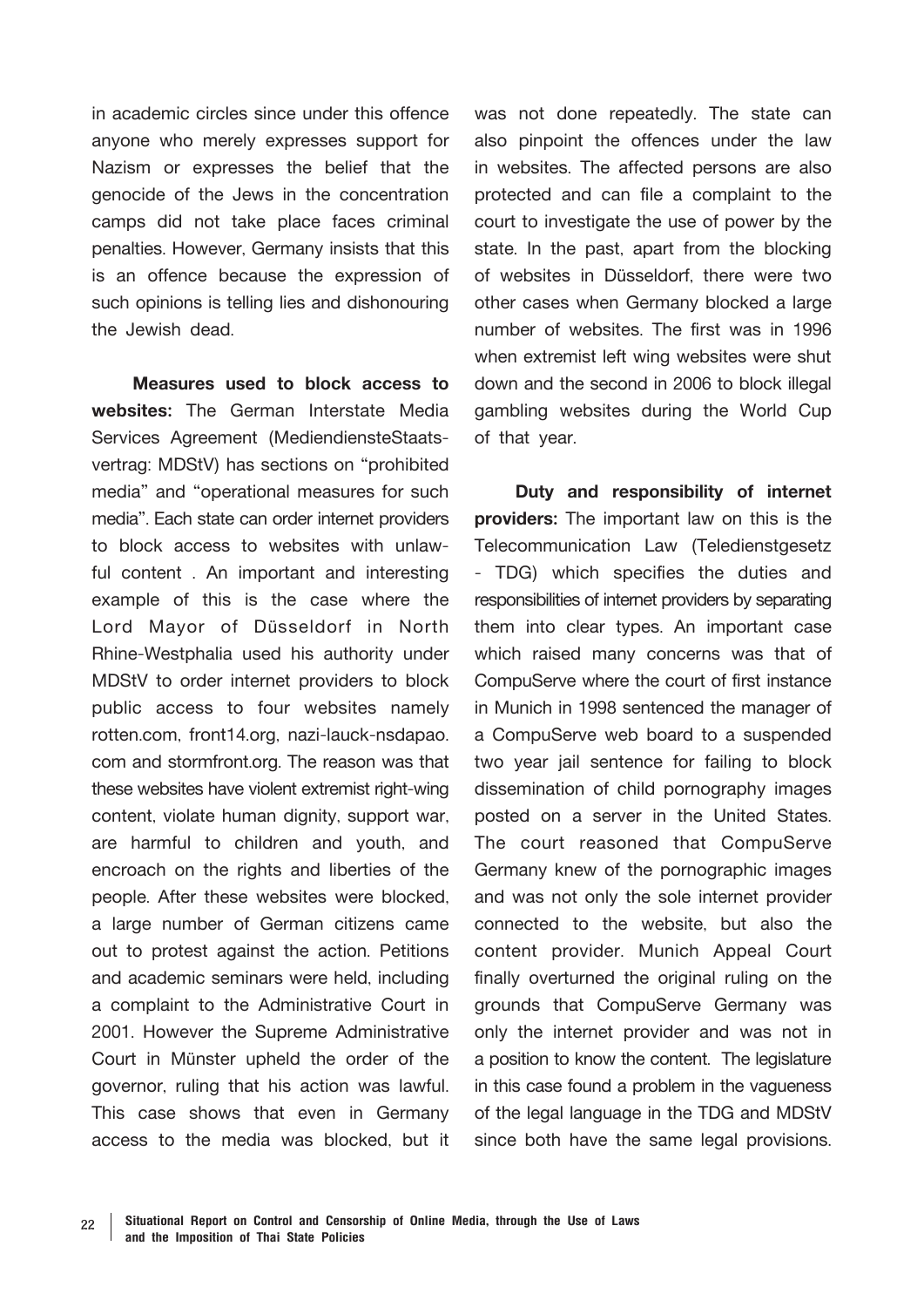The problem of legal interpretation led to additional changes with regard to the responsibility of internet providers. The interesting point on the responsibility of internet providers in telecommunications was the complaint filed jointly by more than 30,000 Germans with the Constitution Court of the Federal Republic of Germany at the end of 2007 asking the court to rule on the constitutionality of the obligation of internet providers to document traffic for at least six months with the aim of using the data in the investigation of acts of terrorism and other serious offences (Vorratsdatenspeicherung) which had been added into the Telecommunication Law. In March 2010, the Constitutional Court ruled that the obligation was unconstitutional in that it violated the constitutional principle protecting personal rights and liberties to communicate.

#### **3. People's Republic of China**

While Section 35 of the Chinese Constitution (1982) guarantees the freedom of expression of the people, in reality China has promulgated many subsidiary and special laws to set regulations and limitations on various rights and has policies that obstruct citizens from expressing opinions online and accessing news and information. The state's argument is to protect the security of the Chinese government and the Communist Party of China. Ultimately, it could be said that the Chinese people are virtually unable to express their opinions or criticise the administration of the country by the Chinese government. The intensive and varied measures to control freedom of expression can be categorised as follows.

**Policies and special laws to suppress internet users:** China requires writers and content providers on websites to examine the content and abstain from disseminating inappropriate information (self-filtering) on the basis that news and information on the internet should not contain content that endangers the dignity and interests of the state. Rumours and any actions that could contribute to social instability cannot be disseminated. A large number of Chinese laws state that before the content is posted on the internet, the person posting the content must be authorised by the government. Therefore, all news services, such as the creation of web boards, news broadcasts and voice broadcasts via the internet need authorisation from government agencies. The legal actions taken against people who criticise the government show that most critics face defamation charges. If they publicise information that the government does not want the public to know, they are charged with inciting misunderstanding, slandering the state, and aiming to overthrow the government. If the Chinese government sees the defamation as threatening state security, the government might proceed with charges without having to go through a complaint procedure. Since 1999, 76 internet users have been sentenced to jail terms.

**Laws relating to the restriction of the freedom of expression and opinion:** Apart from specific laws on online media, the Chinese government also has other laws to control opinion making in the general media such as the State Security Law (1993), which has a broad and vague meaning, prohibiting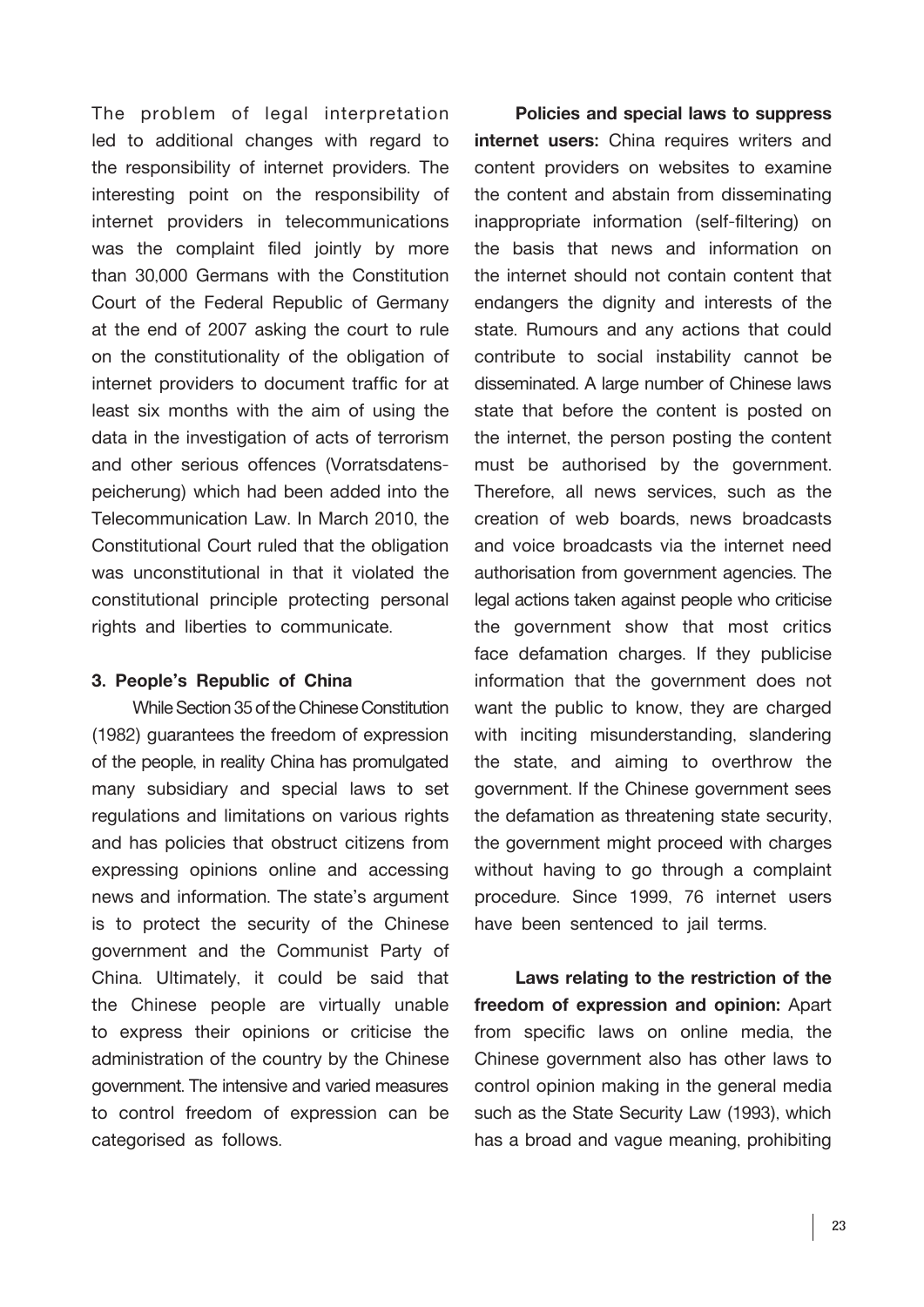organisations or individuals to harm the security of the government. The criminal law on National Security and State Secrets prohibits the dissemination of information on and secrets of the Chinese government. Apart from the laws that allow the government to use extensive powers, the judiciary in China does not genuinely protect the rights and freedoms of the people. There are no clear standards to differentiate between the right to freedom of opinion and what is perceived as a threat to national security.

**Technological development and the creation of an agency to investigate online media:** China has invested in the development of software so-called the Great Firewall of China, which aims to systematically block websites that criticise the Chinese government. China also has internet system management centres in three important cities: Beijing, Shanghai, and Guangzhou. Internet monitoring and surveillance units also operate in key cities in the country. With this system, the government can perfectly manage computer traffic and block access to information. The Chinese government also set up Bureau Five and Bureau Nine, agencies under the Office of Information, which are tasked with creating positive propaganda on the government to persuade citizens to support government policies and create a motivation for internet users and websites to cooperate in helping to monitor internet content. China has also invested budget to create tens of thousands of web boards as forums for presenting news favourable to the government.

**Online media control through internet providers:** The Chinese government systematically violates the right to freedom of expression by monopolising telecommunications through concessions and licensing internet providers. Currently, the Chinese government has given concessions to four main internet providers: CSTNet, ChinaNet, CERNet and CHINAGBN. These four companies franchised the concessions to 3,000 smaller internet provider companies. Through this monopoly policy, the government can fully regulate policies and practices to filter and block content. Computer shops in China are obliged to pre-install a programme called Green Dam Youth Escort as censorship software so that the government can monitor the behaviour of computer users all the time. Internet providers also have the duty to delete immoral content (such as pornography) and filter content that is critical of the Chinese government. China also requires its citizens to declare their real names and addresses when they want to post comments or messages on websites. Owners of internet cafés must abide by the Regulation on the Administration of Internet Access Service Business Establishments (Internet Cafés), which requires them to record and retain information about users and the content that is accessed by internet users for at least 60 days. This allows the Cultural and Public Security Agency to investigate any unlawful acts by internet users.

**4. Malaysia** Malaysia is one of the countries in Southeast Asia, apart from Burma, Indonesia,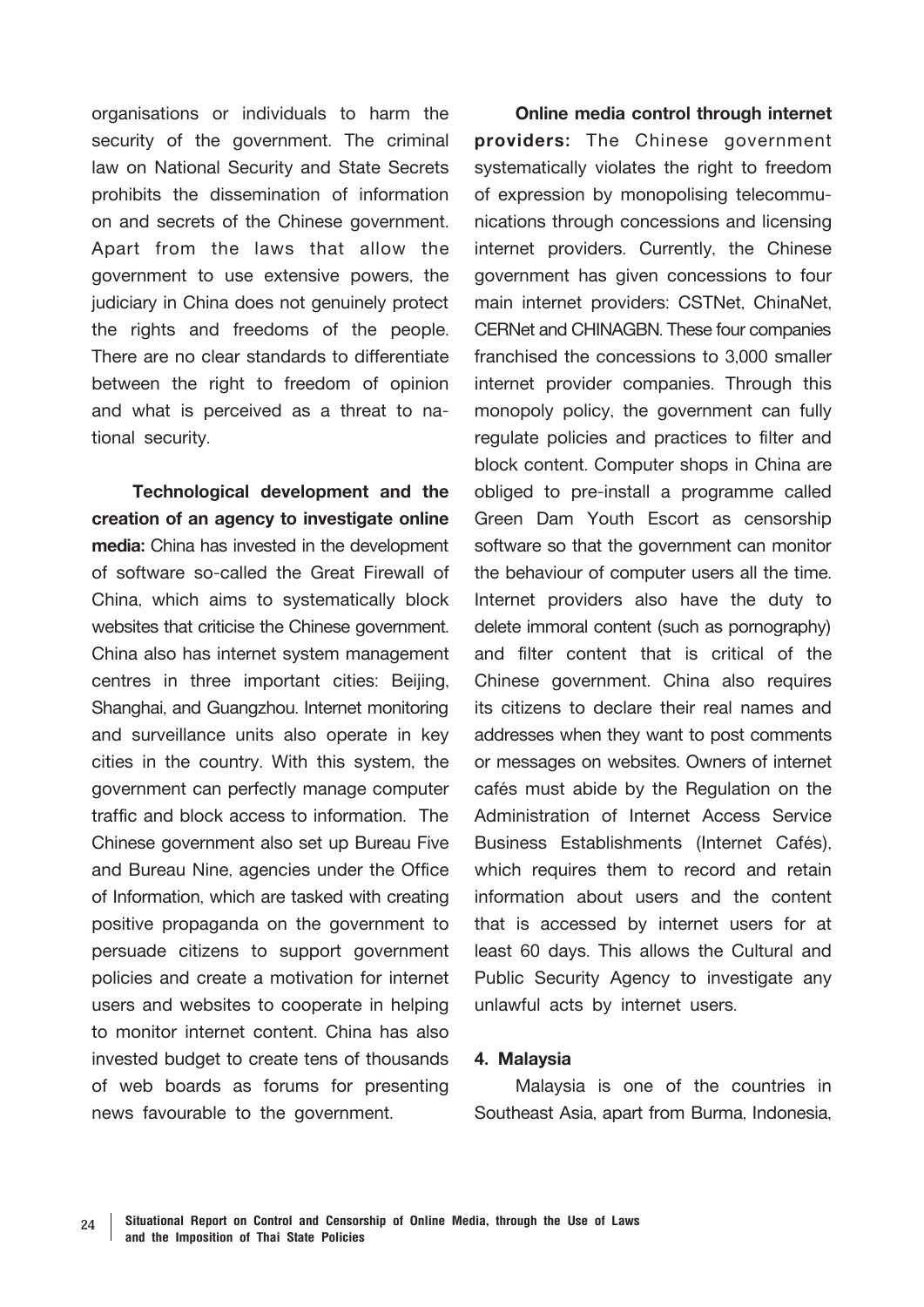and Thailand with a long history of media surveillance and control by state officials. Malaysian media, especially newspapers and independent media, have been a target of the police and numerous laws that have been interpreted vaguely if information is presented that opposes the government. Many internet users have been detained and imprisoned merely for comments criticising the government. This has the effect of restricting the space for the right to freedom of expression At the same time, the rights and liberties to report news are under surveillance.

**Freedom of expression as stipulated in the constitution:** As with all other countries, the constitution of Malaysia guarantees not only the right to privacy, but also a number of other rights. The right to the freedom to speak and express oneself is guaranteed in Section 10 (1) (a) of the constitution. However, it is stated in the same section that these rights and liberties can be restricted as needed or appropriate to: 1) protect the interests and national security of the federation; 2) maintain diplomatic relations with other countries; 3) uphold public order and morals; and 4) protect the rights of parliament or the legislature, or the reputation of the court, and prevent defamation against the reputation of a third person, or incitement to unlawful acts. From this it can be seen that this Section of the Malaysian Constitution is no different from Section 45 of the Thai Constitution since even though the Malaysian Constitution guarantees the right to freedom of expression, parliament can issue laws to limit freedom of expression and opinion for

various reasons. These rights can be limited for other reasons, such as during a state of emergency. Under a state of emergency, the executive will be given the power to pass laws that contravene the Constitution. After the riots in Malaysia in May 1969, the legislature changed the constitution to empower the state to order the people not to speak or converse on issues related to citizenship, national language, special rights, and sovereignty.

**Intimidation in the cyber world:** New media such as news websites (such as NutGraph, Malaysia Insider, and Malaysiakini) and blogs (such as Articulations, Zorro unmasked, People's Parliament, and Malaysia Today) have grown extensively in the past few years due to their popularity and their reputation for reliability when compared to the mainstream media (such as newspapers, radio, and websites). Access to these websites and blogs in Malaysia has been blocked by the government. Website owners, bloggers, and many online journalists have been harassed by the government. Malaysia is the first country in Southeast Asia to have a Computer Crime Act, but this does not have specific clauses that empower the government to investigate content or specifically block access to information on the internet. In the past, the Malaysian state often used other laws which granted the power to limit access to the media and interpreted those laws to include online me- dia. The major laws that have been used to control the media at different levels include the Official Secrets Act, which makes the dissemination of official secrets a crime;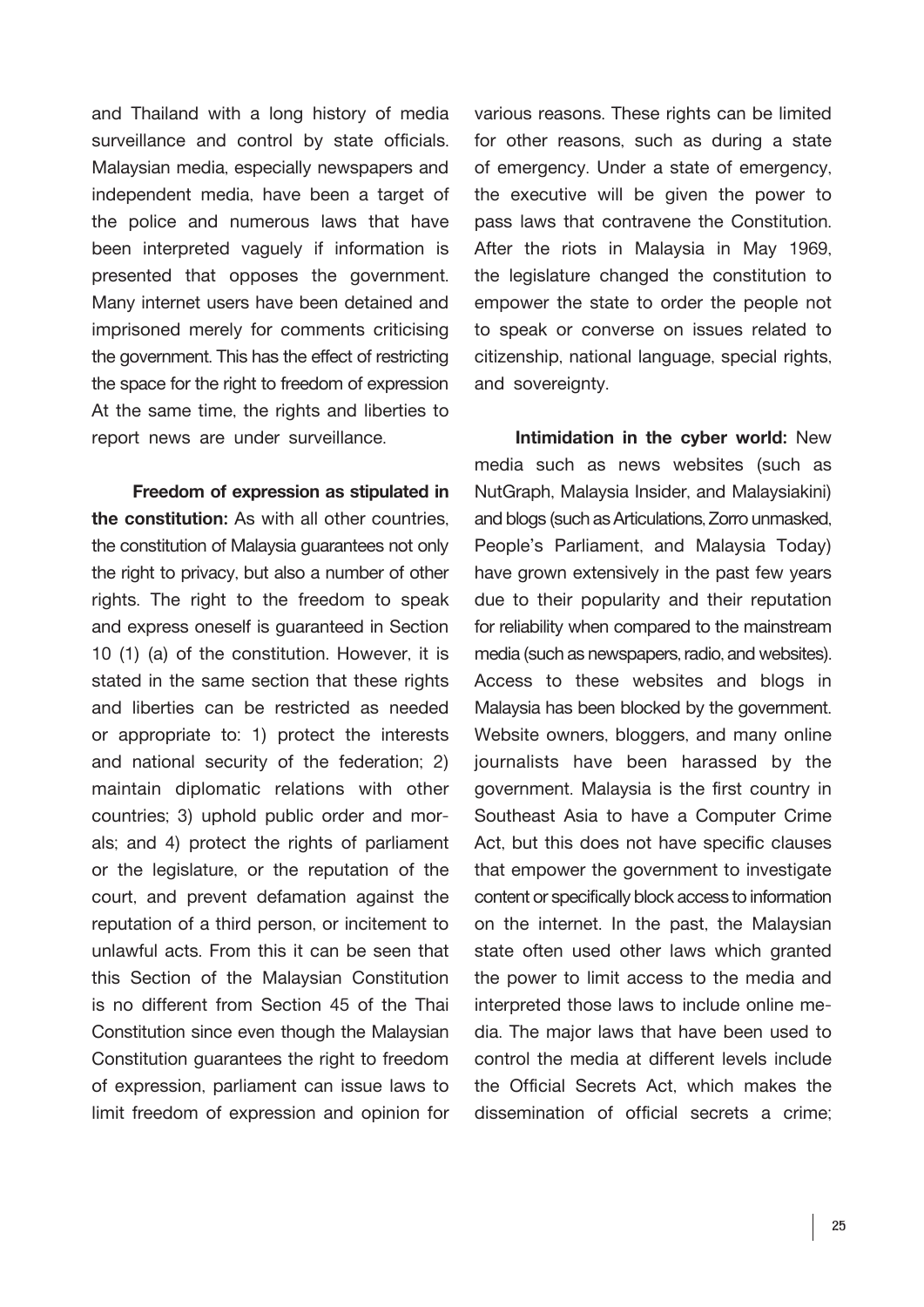the Printing Presses and Publications Act 1984, which states that the decision of the Minister of Foreign Affairs is final in issuing and revoking publication licences; the Communications and Multimedia Act of 1998 (CMA) and Communications and Multimedia Commission Act of 1998 (CMCA), which are both used to control telecommunication technology, news broadcasts in Malaysia, internet systems, and other facilities relating to news and information services; the Internal Security  $Act^{14}$ , which is used by the Malaysian government as a tool to shut down the media and arrest and detain media practitioners); and the Sedition Act 1948, (drafted in 1948<sup>15</sup> when Malaysia was still a British colony), which has articles prohibiting the publication of media that is likely to create unrest. Violation is a criminal offence for which there is no legal excuse. All newspapers and magazines must receive authorisation from the government under this Act before publication. The Act forbids making opinion on range of sensitive subjects. In order to control online media, the Malaysian government set up a special agency called the Malaysia Communications and Multimedia Commission

(MCMC), which is directly tasked to monitor online content.

## **5. Kingdom of Thailand, media laws, and the right to freedom of expression**

Thailand has a number of laws relating to "mass media" which grant the state the power to block the access to the media even at a time when Thailand is not in a state of emergency. The first law enacted to control the media was Section 9 of the Press Act of 1941. Later in 1987, the Magnetic Tape and Television Equipment Act was enacted to control the process, format, and content of public media. Section 30 empowers the state to ban taping and television equipment in public. However, the new Film and Video Act of 2008 superseded this Act and the Film Act of 1931 (Section 4 of which empowered state officials to prohibit the showing and viewing of films contrary to national peace). However, the new law also provides powers to the Motion Picture and Film Committee to decide whether to authorise or ban the showing of motion pictures and films in the Kingdom. Another law related to mass media

<sup>&</sup>lt;sup>14</sup> This law was drafted after Malaysia received independence from the UK in 1957 when Malaysia was facing a communist threat. The ISA has been available since 1960 for the government to prevent untoward events and to counter the threat from the Communist Party of Malaya. In 1998, the police arrested four persons under the ISA, alleging that they were linked to the spreading of rumours in Kuala Lumpur. General of Police Tan Sri Abdul Rahim Noorsaid said that the suspects were arrested after the police had monitored their activities through the help of an internet service provider. In January 2001, the website of parliament was hacked. There were reports that the government might extend use of the ISA to include hackers that infiltrate government websites.

<sup>&</sup>lt;sup>15</sup> Human rights organisations state that the Sedition Act has a very obscure and vague meaning. Their criticisms are that this obscurity is an "invitation for wrongdoing and the state agencies might find a way to use it as a political tool in other cases unrelated to the objective of the law". Lord Bach, Parliamentary Under-Secretary of State for Justice in the UK, once said that the Sedition Act is an obsolete law and should be revoked. However, Datuk Hussein Seri Hishammuddin, the Malaysian Minister of Science, Technology, and Innovation and Minister of Home Affairs said that there was no necessity to revoke the Act.